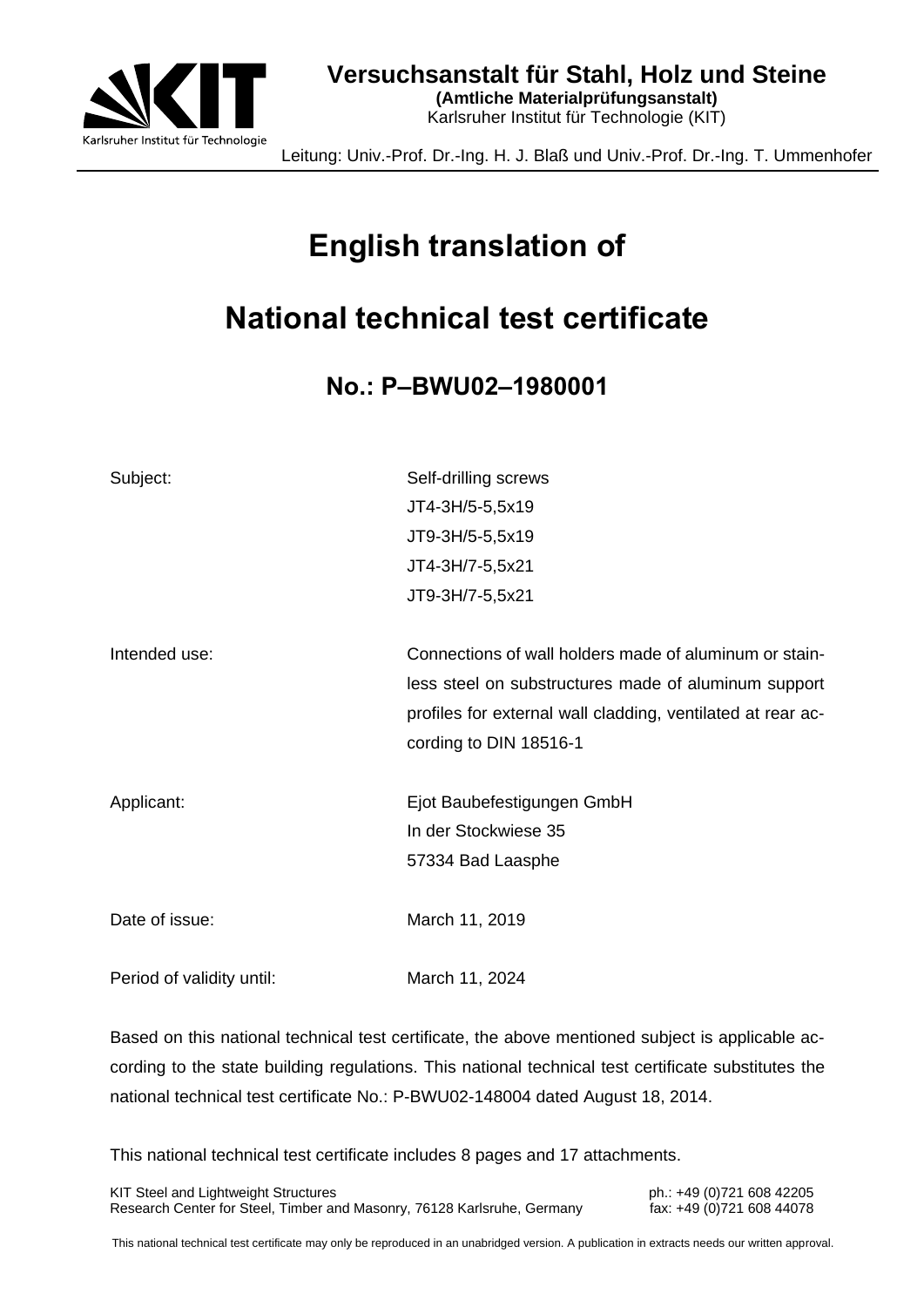#### **Versuchsanstalt für Stahl, Holz und Steine Page 2**

#### **Table of contents**

| Ι.             |     | General provisions                     | 3              |
|----------------|-----|----------------------------------------|----------------|
| Ш.             |     | Special provisions                     | $\overline{4}$ |
| 1              |     | Subject and field of application       | $\overline{4}$ |
|                | 1.1 | Subject                                | 4              |
|                | 1.2 | Field of application                   | 4              |
| $\overline{2}$ |     | Requirements of the building product   | $\overline{4}$ |
|                | 2.1 | Properties and composition             | 4              |
|                | 2.2 | Provisions for design and dimensioning | 4              |
|                | 2.3 | Provisions for the design              | 6              |
| 3              |     | Verification of conformity             | 6              |
|                | 3.1 | General                                | 6              |
|                | 3.2 | Factory production control             | 6              |
|                | 3.3 | First inspection of the fasteners      | $\overline{7}$ |
| 4              |     | Conformity mark                        | $\overline{7}$ |
| 5              |     | Legal basis                            | $\overline{7}$ |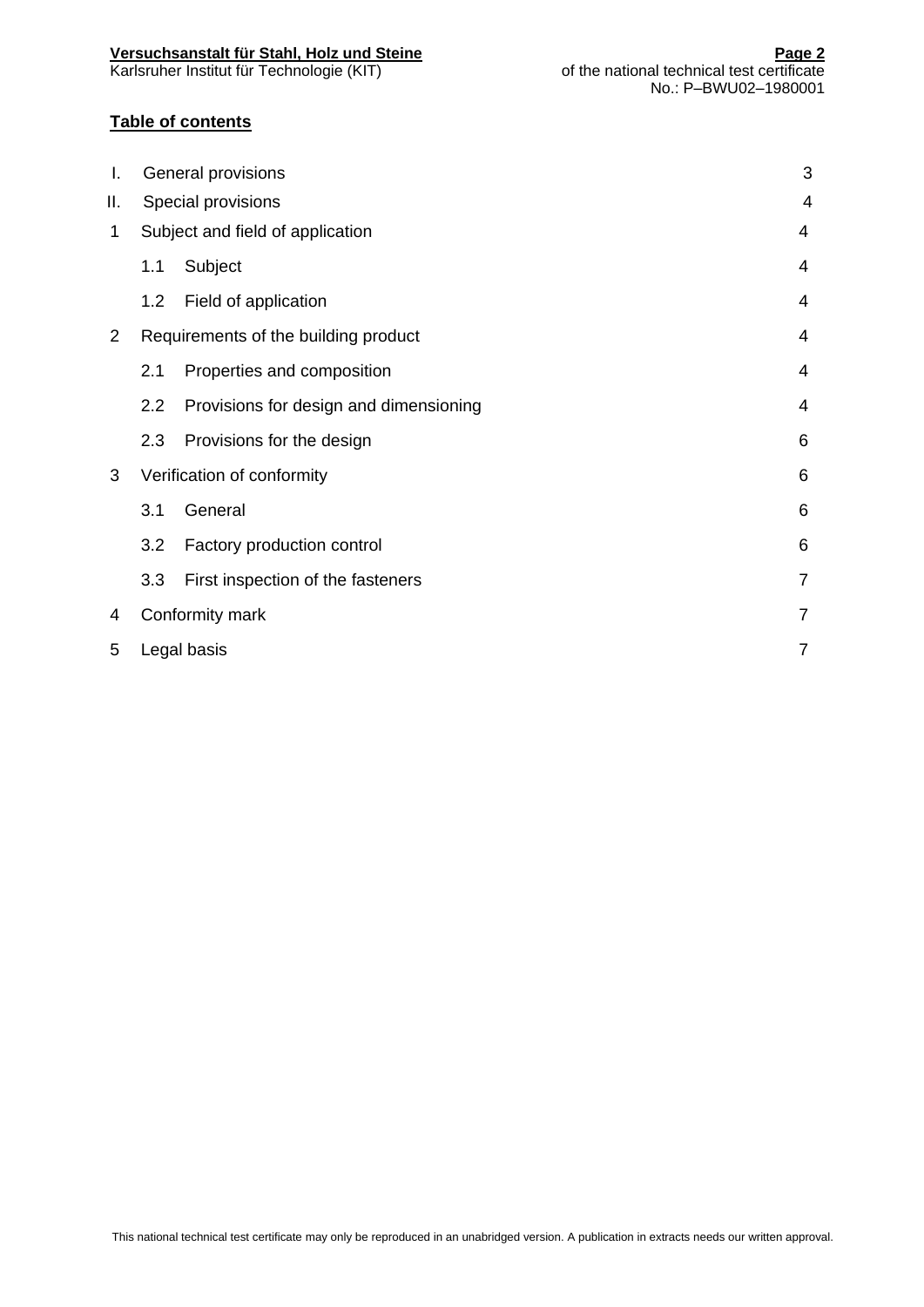## **I. General provisions**

- 1. The national technical test certificate does not substitute the approvals, agreements and certificates prescribed by law for performing building projects.
- 2. The national technical test certificate is granted without prejudice to the rights of a third party, especially private property rights.
- 3. Manufacturers and distributors of the building product / construction type must provide copies of the national technical test certificate for the user of the building product / construction type without prejudice to further regulations in the "special provisions" and must point out to the fact that the national technical test certificate has to be available at the point of use. The authorities involved must be provided with copies of the national technical test certificate upon request.
- 4. The national technical test certificate may only be reproduced completely. A publication in extracts needs the written approval of the Versuchsanstalt für Stahl, Holz und Steine. Texts and drawings of advertising leaflets may not contradict the national technical test certificate. Translations of the national technical test certificate must include the note "translation of the German original version not examined by the Versuchsanstalt für Stahl, Holz und Steine".
- 5. The national technical test certificate is irrevocably granted. The provisions of the national technical test certificate may be subsequently amended or modified, especially if technical knowledge necessitates this.
- 6. Contraction against this notification is admissible. An appeal must be made within a month after receipt of this notification in writing or for record at the Versuchsanstalt für Stahl, Holz und Steine, Kaiserstraße 12, 76128 Karlsruhe. The date of receipt of the notice of opposition at the Versuchsanstalt für Stahl, Holz und Steine is relevant for the timeliness of the opposition.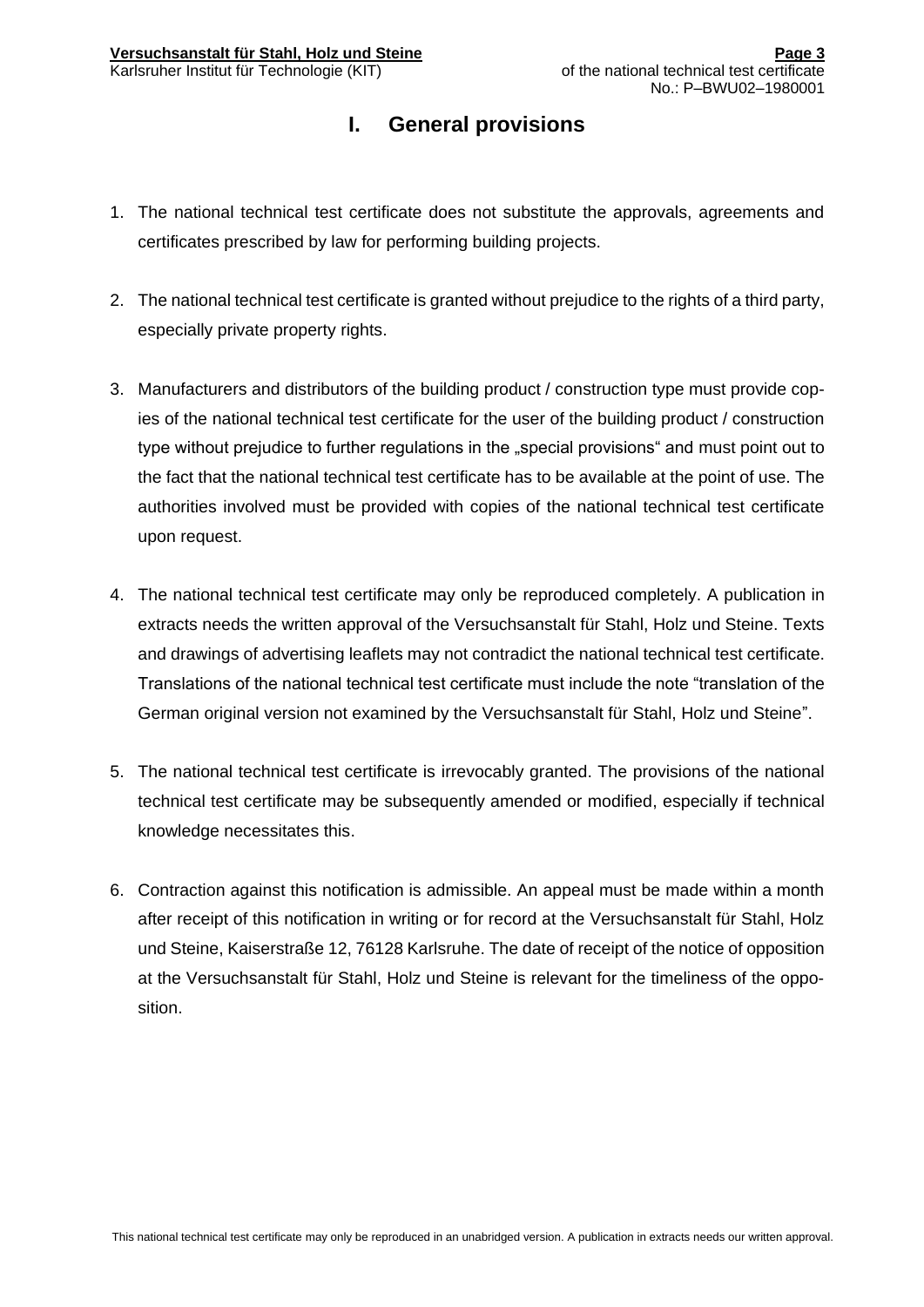## **II. Special provisions**

#### <span id="page-3-0"></span>**1 Subject and field of application**

#### <span id="page-3-1"></span>1.1 Subject

Subject of the national technical test certificate are the self-drilling screws JT4-3H/5-5,5x19, JT9-3H/5-5,5x19, JT4-3H/7-5,5x21, JT9-3H/7-5,5x21 for the connection of wall holders made of aluminum or stainless steels with aluminum support profiles manufactured and distributed by the company EJOT Baubefestigungen GmbH.

#### <span id="page-3-2"></span>1.2 Field of application

The above item is intended for use in accordance with DIN 18516-1:2010-06.

#### <span id="page-3-3"></span>**2 Requirements of the building product**

<span id="page-3-4"></span>2.1 Properties and composition

The specifications in the attachments apply with regard to the dimensions, materials and corrosion protection.

#### <span id="page-3-5"></span>2.2 Provisions for design and dimensioning

2.2.1 Preface

In the following and in the attachments, the component on which the screw head abuts (wall holder) is designated as component I and the components on the side averted to the screw head (support profile) component II.

#### 2.2.2 Load-bearing capacity

The verification concept given in DIN 18516-1:2010-06 applies. According to DIN 18516:2010- 06, the design values of the load-bearing capacity result from the characteristic values of the load-bearing capacity with a partial safety factor of  $\gamma_M = 2.0$ . The characteristic values of the load-bearing capacity for connections are given in the attachments. The following applies.

- $F_{Q,Rk}$  Characteristic value of the transverse load-bearing capacity (load direction rectangular to the axis of the screws)
- $F_{Z, A, Rk}$  Characteristic value of the pull-out capacity (load direction parallel to the axis of the screws)

For considering a possible failure of component I for a tensile load of the connection (load direction parallel to the axis of the screws), the characteristic pull-through bearing capacity of the screw through component I can be calculated by means of DIN EN 1999-1-4:2010-05, equation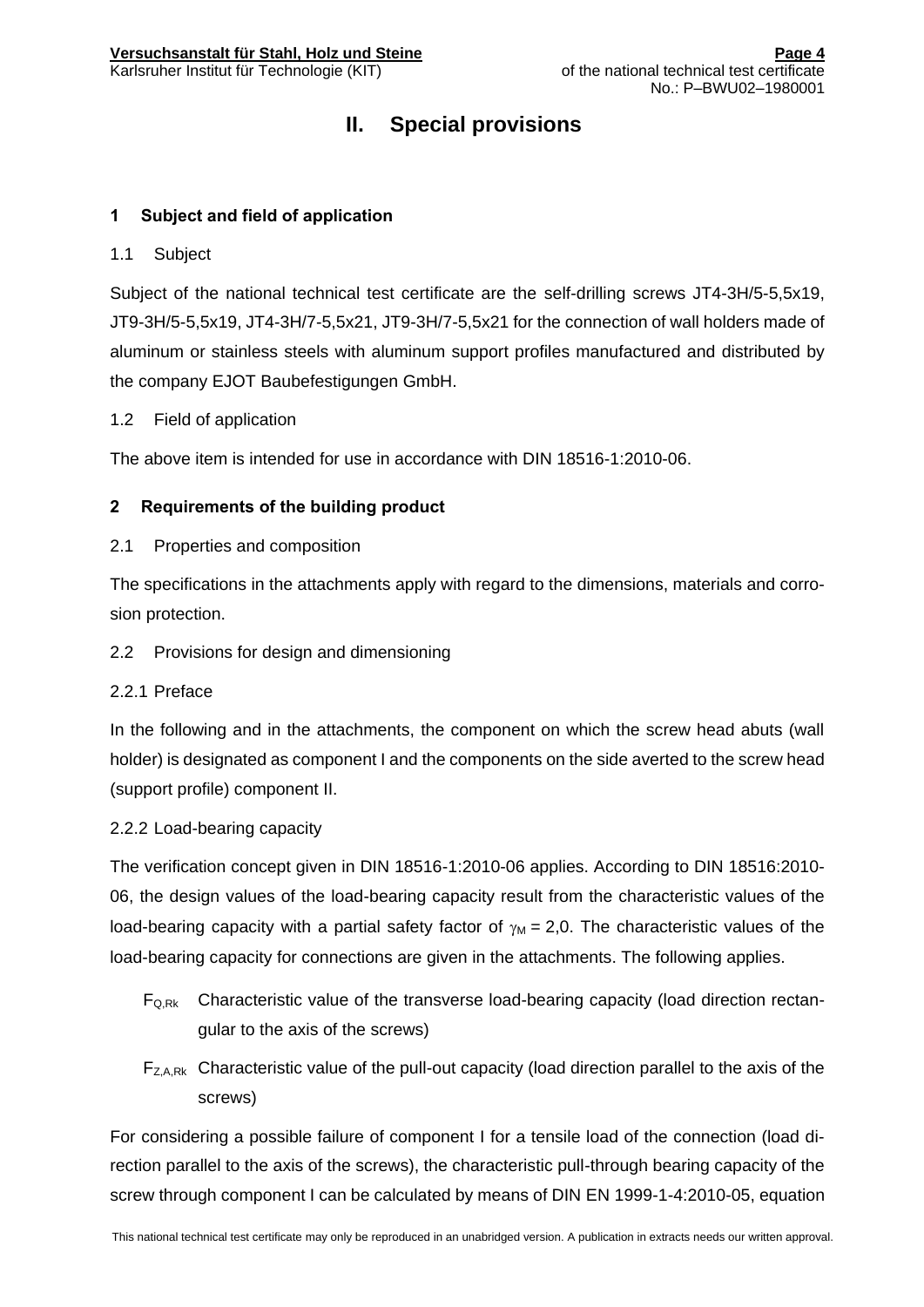$(8.13)$ . In this equation for the parameter  $d_w$ , the collar diameter of the bolt head (cf. dimensions in Appendices 1 to 15) may be used.

In the case of combined loading from tensile forces  $F_Z$  and transverse forces  $F_Q$  from wind suction (WS) and dead weight (EG), the following proof of interaction shall be provided.

$$
\frac{F_{Z,Ed}}{\min(F_{Z,A,Rd};F_{Z,D,Rd})} + \frac{F_{Q,WS,Ed}}{F_{Q,Rd}} + \frac{F_{Q,EG,Ed}}{F_{Q,Rd}} \le 1.0
$$

with  $F_{Z,Ed}$  Design values of the interacting tensile forces

- $F_{0.WS, Ed}$  Design value of the interacting transverse forces based on wind suction load
- $F_{O,EG,Ed}$  Design value of the interacting transverse forces based on load from dead weight
- $F_{Z, A, Rd}$  Design values form the pull-out bearing capacity
- $F_{Z.D.Rd}$  Design value of the pull-through bearing capacity
- $F_{O,Bd}$  Design value of the transverse force bearing capacity

The characteristic values apply for components I made of aluminum alloys with a minimum tensile strength  $R_m = 190$  N/mm<sup>2</sup> to  $R_m = 245$  N/mm<sup>2</sup> or made of stainless steel 1.4301 with a minimum tensile strength of  $R_m = 550$  N/mm<sup>2</sup> and for components II made of aluminum alloys with a tensile strength of  $R_m = 190$  N/mm<sup>2</sup> to  $R_m = 245$  N/mm<sup>2</sup>. Linear interpolation may be performed for intermediate values of the tensile strength.

For intermediate values of the component thickness, the characteristic value for the lower component thickness must be used.

#### 2.2.3 Edge distance and hole diameters

The minimum value of the distance to the longitudinal edge of the bearing profile is  $e_1 = 10$  mm. The minimum value of the distance to the transverse edge of the support profile is  $e_2 = 10$  mm at the fixed point and  $e_2 = 50$  mm at the sliding point.

The mean values of the distances of the fasteners to the edge of the wall holder can be seen in attachment 16 and 17. The hole diameters are displayed in attachment 16 and 17.

#### 2.2.4 Temperature-related restraint load

The application of fasteners for non-restraint-free connections is only allowable with a proof of constraint stress due to temperature (transverse load), cf. DIN 18516-1:2010-06, section 5.2.2. Without this proof, the fasteners may only be applied for restraint-free connections. This restriction, however, do not apply for connections with long holes, where no or only negligibly small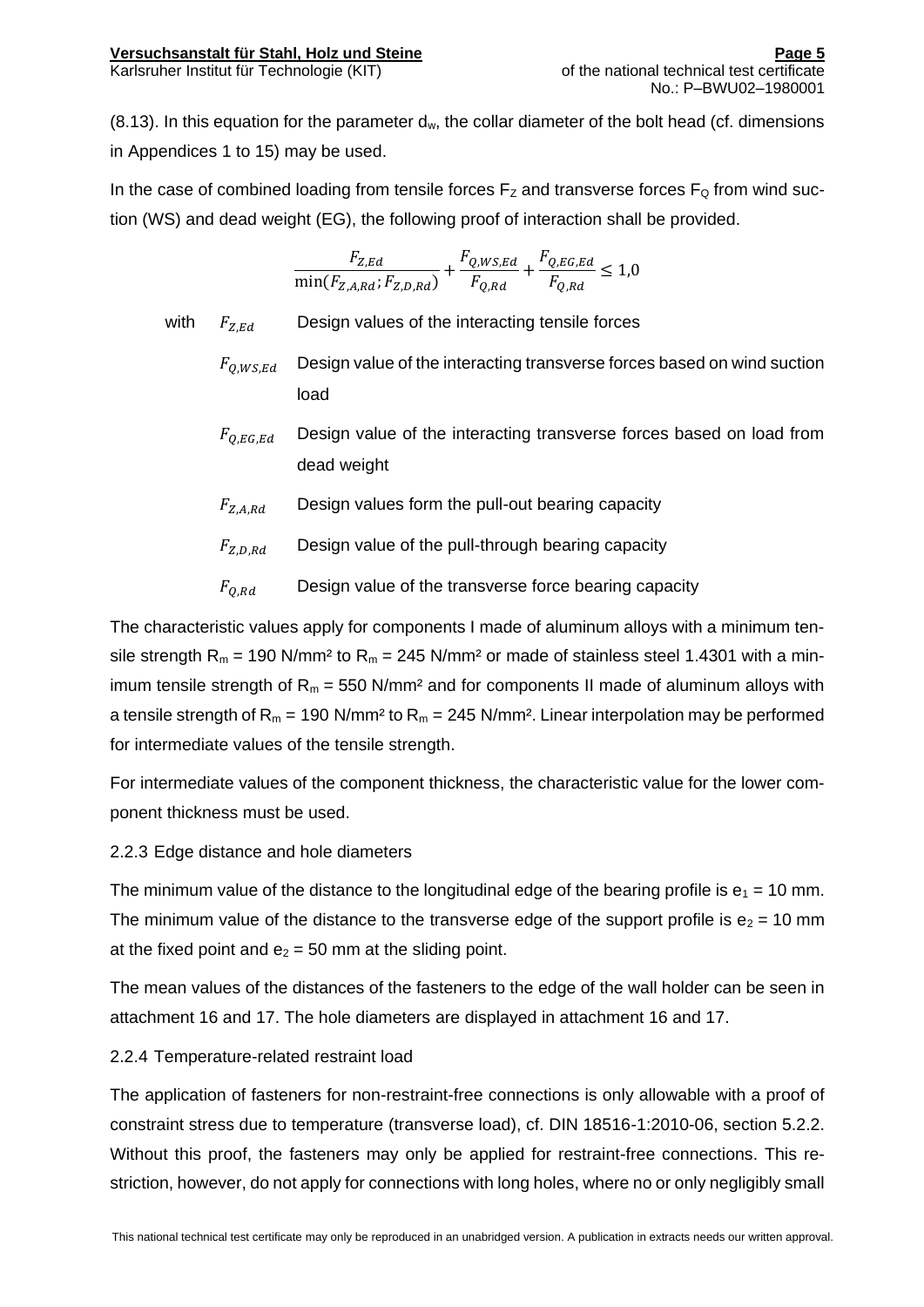temperature-related restraint loads may develop because of the displacement of the screws in the long hole.

#### <span id="page-5-0"></span>2.3 Provisions for the design

Connections corresponding to section 1 may only be produced by firms having the necessary experience, unless a training of the assembling staff through skilled persons is ensured being experienced in this field.

Upon scheduled lateral force load the components to be connected must directly lie on one another, and the shear joint must be located on the contact point of component I with component II so that the connecting element does not undergo any additional bending.

The fasteners are to be attached rectangular to the component surface in order to secure a faultless connection.

Screws for aluminum substructures must be over-tightened as planned. Both components are in the undercut. The connection is set up together for all screws using a drill screw driver. The use of impact wrenches is not permitted.

#### <span id="page-5-1"></span>**3 Verification of conformity**

#### <span id="page-5-2"></span>3.1 General

The confirmation of the conformity of the fasteners with the provisions of this national technical test certificate must be made for each manufacturing plant through a declaration of conformity of the producers on the basis of a factory production control and a first inspection of the fasteners performed through an approved inspection body.

#### <span id="page-5-3"></span>3.2 Factory production control

In each manufacturing plant, a factory production control according to the principles of the Deutsches Institut für Bautechnik (German Institute for Building Technology) for the "proof of conformity for fasteners in lightweight metal construction" (see number 6/1999 of the "DIBt Mitteilungen") is to be established and performed. Factory production control is understood as the continuous monitoring of the production performed by the manufacturer with which he secures that his building products correspond to the provisions of this national technical test certificate. Within the scope of the factory production control the following is to be checked:

- Form and dimensions of the fasteners
- Mechanical properties and
- The base material applied

The results of the factory production control are to be recorded and evaluated. The records must include the following information at least:

Designation of the building product, the base material and the components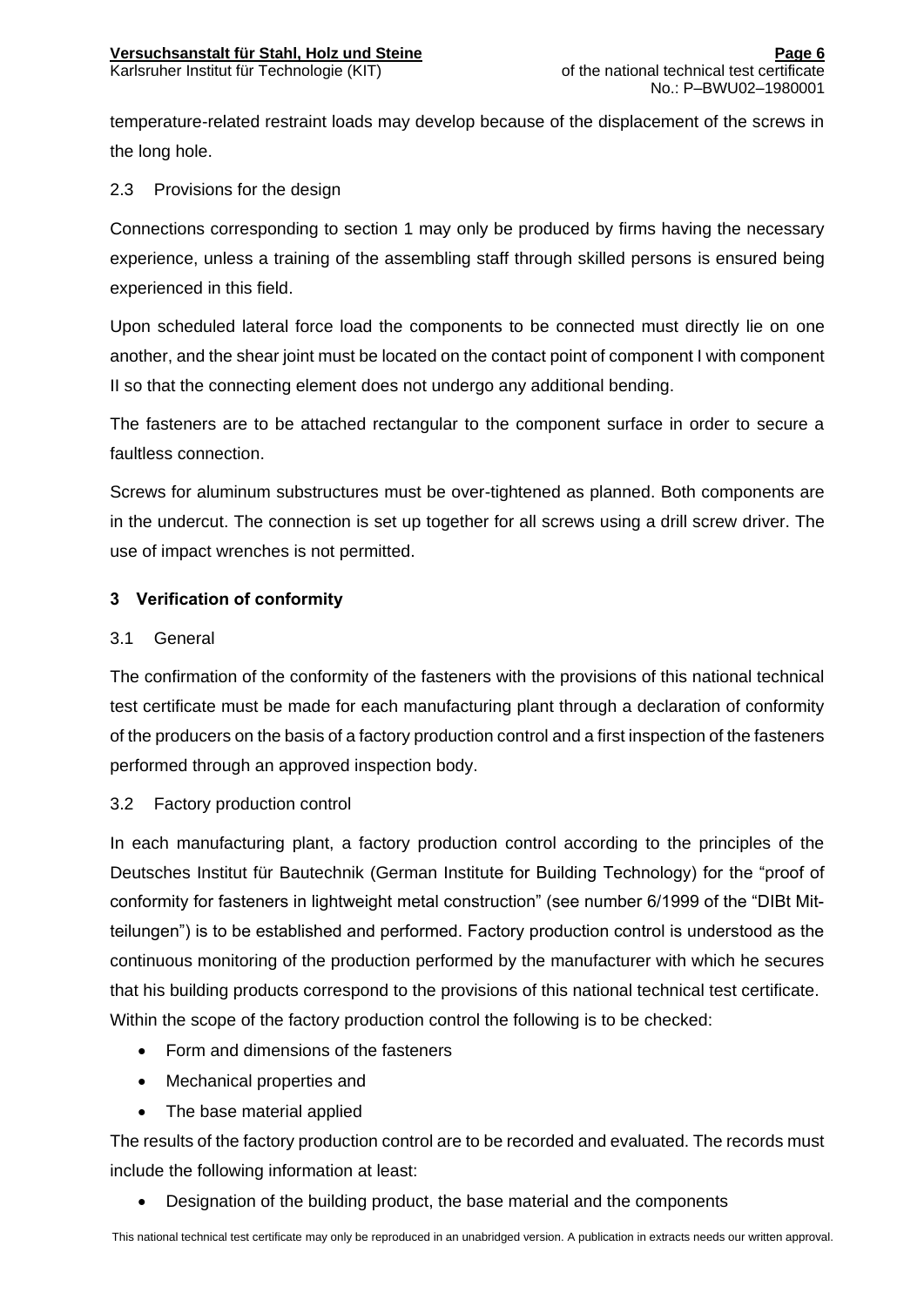#### **Versuchsanstalt für Stahl, Holz und Steine**

- Type of control or test
- Date of production and control / test of the building product or base material or components
- Results of tests / controls and comparison with the requirements
- Signature of the person responsible for the factory production control

The records have to be kept five years at least. Upon request, they have to be submitted to the German Institute for Building Technology (DIBt), to the appropriate highest building authority and to the issuing inspection body.

In case of test results that do not meet the requirements of the standard technical specifications, the manufacturer must immediately take the necessary measures in order to remedy shortcomings. Within the scope of factory production control it must be secured that those building products that do not meet the requirements are not provided with the conformity mark (Ü mark) and confusions with conforming ones are excluded. For proving the remedy of defects, the relevant test must be repeated immediately after removal of the defects.

#### <span id="page-6-0"></span>3.3 First inspection of the fasteners

Within the scope of the first inspection, the requirements imposed in section 2.1 of this national technical test certificate are to be checked. Sampling and tests are incumbent on the respective approved body.

#### <span id="page-6-1"></span>**4 Conformity mark**

The building product is to be provided with the conformity mark (Ü mark) by the manufacturer according to the Regulations for conformity marks (ÜZVO) of the countries.

According to the regional building regulation of the countries, the Ü mark must be attached to the building product, the dispatch note or to its packaging or, in case of difficulties, to the delivery note or to an attachment to the delivery note together with the compulsory information.

Labeling with the Ü mark in consideration of the number of this national technical test certificate may only be done if the prerequisites according to section 3 are fulfilled.

#### <span id="page-6-2"></span>**5 Legal basis**

This national technical test certificate is granted on the basis of §19 and §22 of the regional building codes for Baden-Wurttemberg (LBO) in the version of November 21, 2017 last amended by Article 3 of the Act of November 21, 2017 (GBI. p. 612, 613), in conjunction with the Administrative Regulation Technical Building Regulations Part C, serial no. C.3.9 of December 20, 2017.

A granted national technical test certificate applies in all countries of the Federal Republic of Germany according to §19, section 2 in connection with §18 section 2 of the Model Building Regulation (MBO) and the corresponding provisions of the respective regional building codes.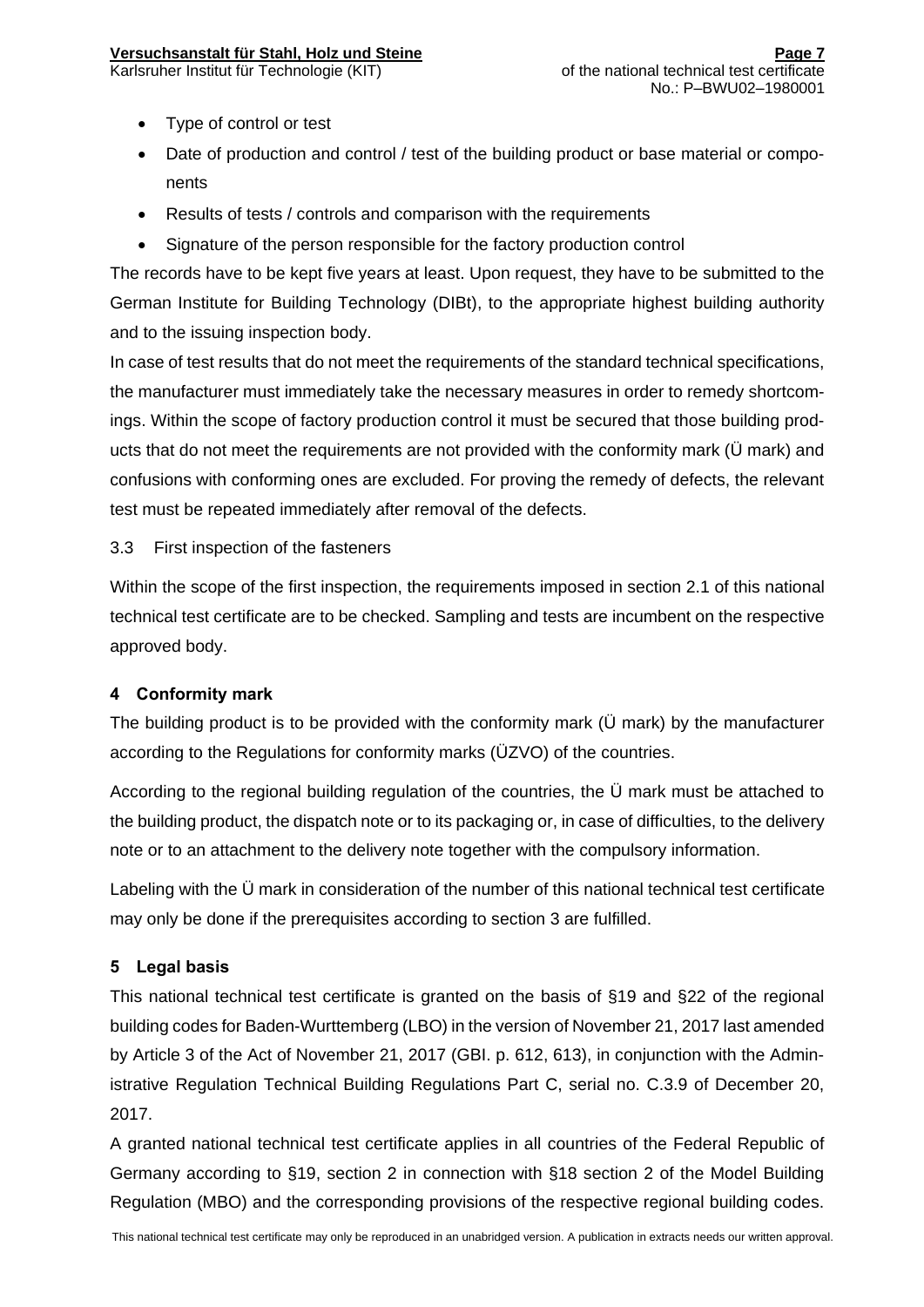The determination of the characteristic forces indicated in the appendices is based on test results documented in the reports No. 013611, 128008 and 148003 of the Research Center for Steel, Timber and Masonry.

Karlsruhe, March 11, 2019 cf

Official in charge **Head of the Inspection Body** 

Dipl.-Ing. C. Fauth Dipl.-Ing. D. Ruff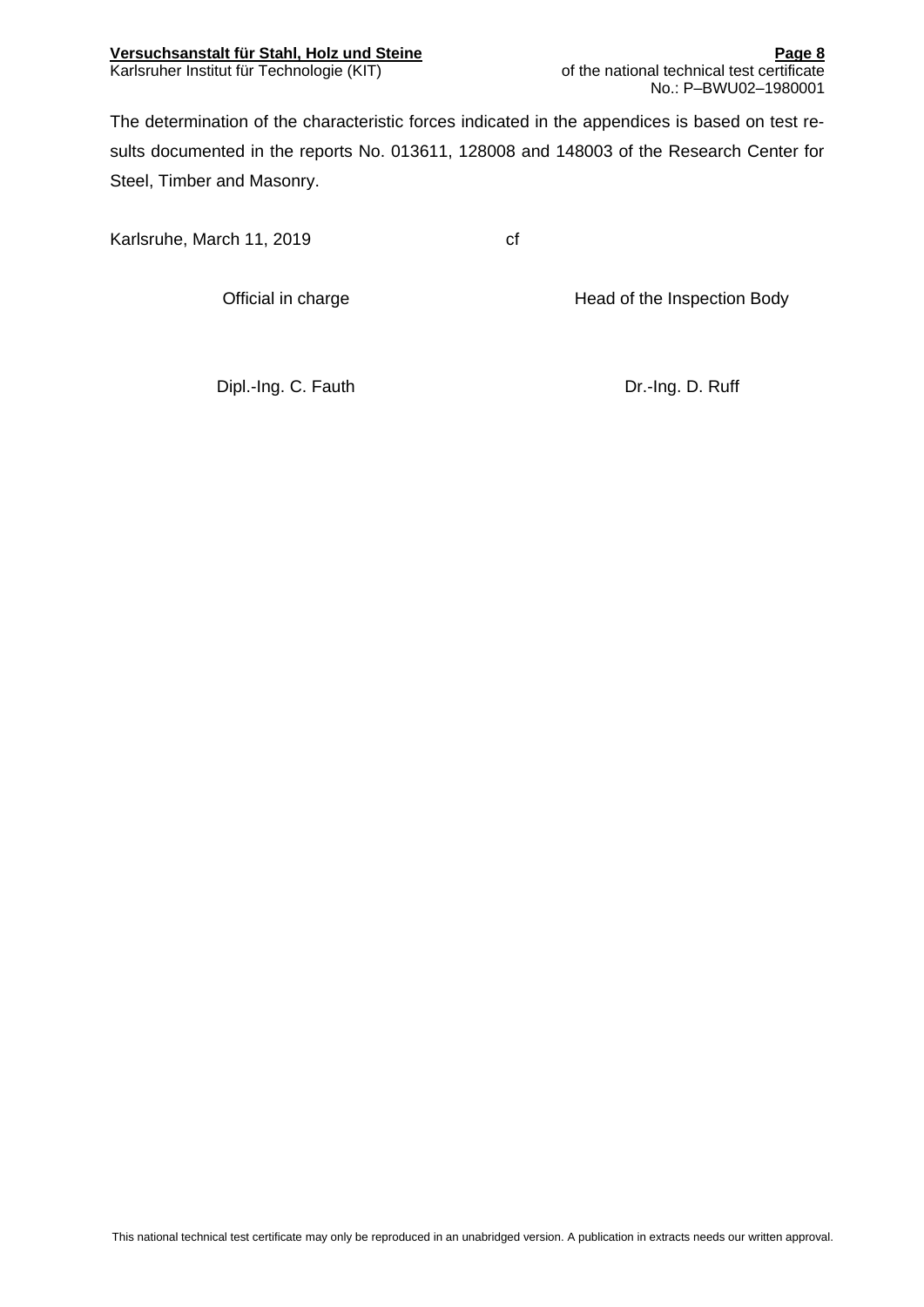| <b>Screw</b>                                                                                                                                                                                       | Component I                                                                 |                                                                                                  |                                                                                  | Component II |  |  |
|----------------------------------------------------------------------------------------------------------------------------------------------------------------------------------------------------|-----------------------------------------------------------------------------|--------------------------------------------------------------------------------------------------|----------------------------------------------------------------------------------|--------------|--|--|
| JT4-3H/5-5,5x19,<br>JT9-3H/5-5,5x19                                                                                                                                                                |                                                                             | Wall holder according to<br>attachment 16,<br>$t = 3$ mm, R <sub>m</sub> ≥ 190 N/mm <sup>2</sup> | Support section for ex. L- or T-<br>section,<br>$R_m \geq 190$ N/mm <sup>2</sup> |              |  |  |
| Materials:<br>JT4-3H/5-5,5x19<br>stainless steel,<br>DIN EN 10088,<br>material no. 1.4301<br>or 1.4567<br>JT9-3H/5-5,5x19<br>stainless steel,<br>DIN EN 10088,<br>material no. 1.4401<br>or 1.4587 | 5.3<br>$\frac{8}{2}$<br>$\frac{6}{1}$<br>ၜ<br>Ø4.17<br>Ø4.3<br>Ø5.5         | Ø13<br>Ø5<br>1.8<br>$5\frac{7}{9}$                                                               | SW <sub>8</sub><br>J4<br>SMS<br>J9                                               |              |  |  |
|                                                                                                                                                                                                    | Characteristic value of the transverse force bearing capacity Fo,Rk in [kN] |                                                                                                  |                                                                                  |              |  |  |
| Component I                                                                                                                                                                                        | Component II                                                                |                                                                                                  |                                                                                  |              |  |  |
| (Wall holder according to<br>attachment 16)                                                                                                                                                        | $1,6$ mm                                                                    | $2,0$ mm                                                                                         |                                                                                  |              |  |  |
| Sliding point wind suction                                                                                                                                                                         | 2,69                                                                        | 3,02                                                                                             |                                                                                  |              |  |  |
| Fixed point wind suction                                                                                                                                                                           | 2,36                                                                        | 3,59                                                                                             |                                                                                  |              |  |  |
| Fixed point dead weight                                                                                                                                                                            | 2,28                                                                        | 3,33                                                                                             |                                                                                  |              |  |  |
|                                                                                                                                                                                                    |                                                                             |                                                                                                  |                                                                                  |              |  |  |
|                                                                                                                                                                                                    | Characteristic value of the pull-out bearing capacity Fz,A,Rk in [kN]       |                                                                                                  |                                                                                  |              |  |  |
| Component I                                                                                                                                                                                        |                                                                             | Component II                                                                                     |                                                                                  |              |  |  |
| (Wall holder according to<br>attachment 16)                                                                                                                                                        | $1,6$ mm                                                                    | $2,0$ mm                                                                                         |                                                                                  | $\mathbf{I}$ |  |  |
| Fixed point                                                                                                                                                                                        | 1,06                                                                        | 1,57                                                                                             |                                                                                  |              |  |  |
|                                                                                                                                                                                                    |                                                                             |                                                                                                  |                                                                                  |              |  |  |
| Transverse edge distance support section:                                                                                                                                                          |                                                                             | Sliding point: 50 mm                                                                             |                                                                                  |              |  |  |
|                                                                                                                                                                                                    | Fixed point: 10 mm                                                          |                                                                                                  |                                                                                  |              |  |  |
| Longitudinal edge distance support section:                                                                                                                                                        |                                                                             | <b>10 mm</b>                                                                                     |                                                                                  |              |  |  |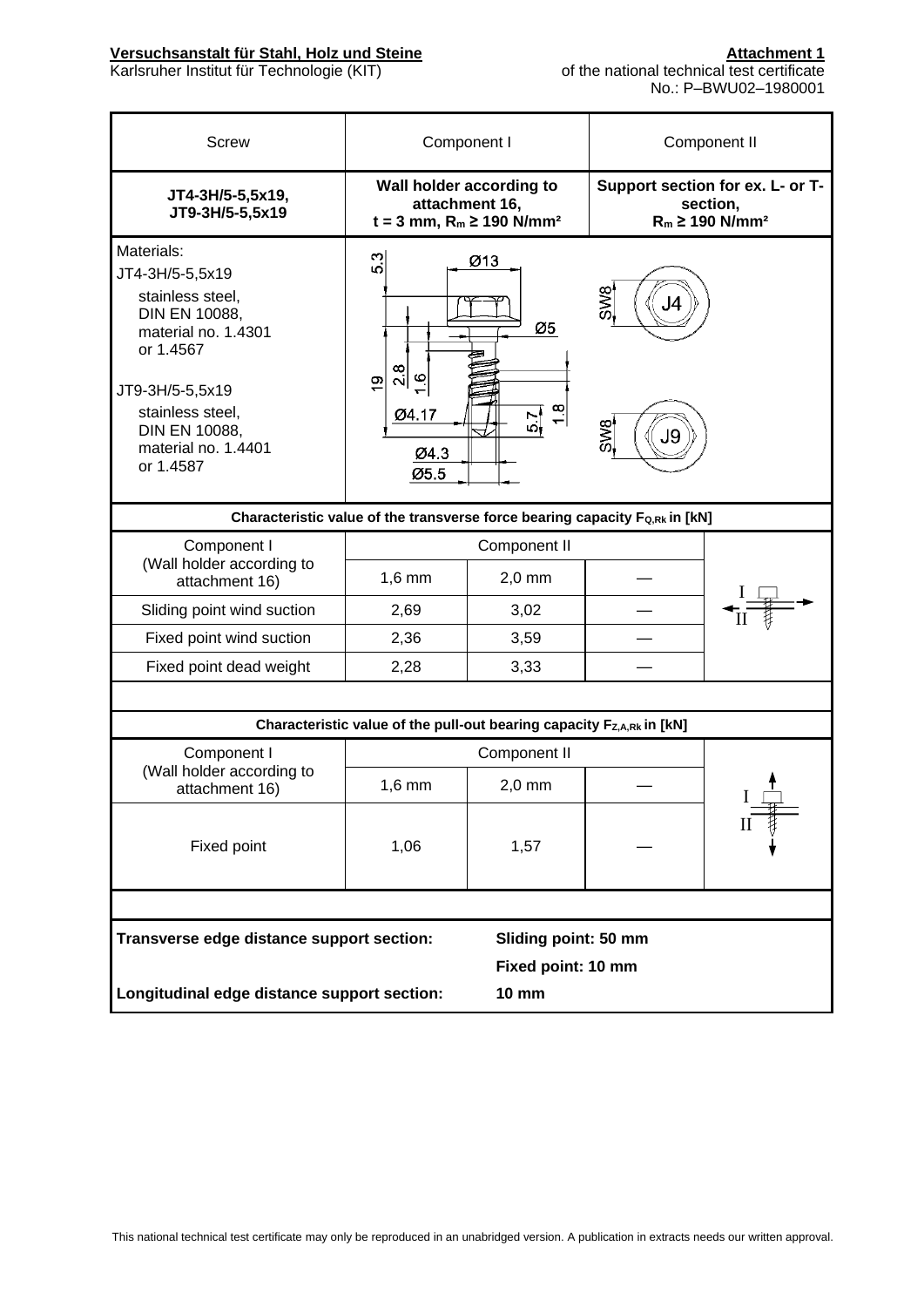| <b>Screw</b>                                                                                                                                                                                       | Component I                                                                 |                                                                                           |                                           | Component II                                                                    |  |
|----------------------------------------------------------------------------------------------------------------------------------------------------------------------------------------------------|-----------------------------------------------------------------------------|-------------------------------------------------------------------------------------------|-------------------------------------------|---------------------------------------------------------------------------------|--|
| JT4-3H/5-5,5x19,<br>JT9-3H/5-5,5x19                                                                                                                                                                |                                                                             | Wall holder according to<br>attachment 16,<br>$t = 3$ mm, $R_m \ge 215$ N/mm <sup>2</sup> |                                           | Support section for ex. L- or T-<br>section,<br>$R_m \ge 215$ N/mm <sup>2</sup> |  |
| Materials:<br>JT4-3H/5-5,5x19<br>stainless steel,<br>DIN EN 10088,<br>material no. 1.4301<br>or 1.4567<br>JT9-3H/5-5,5x19<br>stainless steel,<br>DIN EN 10088,<br>material no. 1.4401<br>or 1.4587 | S.3<br>$\frac{8}{2}$<br>$\circ$<br>$\frac{1}{2}$<br>Ø4.17<br>Ø4.3<br>Ø5.5   | Ø13<br>Ø5<br>$\frac{8}{1}$<br>의                                                           | <b>SW8</b><br><b>SW<sub>S</sub></b><br>J9 |                                                                                 |  |
|                                                                                                                                                                                                    | Characteristic value of the transverse force bearing capacity Fo,Rk in [kN] |                                                                                           |                                           |                                                                                 |  |
| Component I                                                                                                                                                                                        |                                                                             | Component II                                                                              |                                           |                                                                                 |  |
| (Wall holder according to<br>attachment 16)                                                                                                                                                        | $1,6$ mm                                                                    | $2,0$ mm                                                                                  |                                           |                                                                                 |  |
| Sliding point wind suction                                                                                                                                                                         | 2,90                                                                        | 3,42                                                                                      |                                           |                                                                                 |  |
| Fixed point wind suction                                                                                                                                                                           | 2,67                                                                        | 4,06                                                                                      |                                           |                                                                                 |  |
| Fixed point dead weight                                                                                                                                                                            | 2,58                                                                        | 3,77                                                                                      |                                           |                                                                                 |  |
|                                                                                                                                                                                                    |                                                                             |                                                                                           |                                           |                                                                                 |  |
|                                                                                                                                                                                                    | Characteristic value of the pull-out bearing capacity Fz,A,Rk in [kN]       |                                                                                           |                                           |                                                                                 |  |
| Component I                                                                                                                                                                                        |                                                                             | Component II                                                                              |                                           |                                                                                 |  |
| (Wall holder according to<br>attachment 16)                                                                                                                                                        | $1,6$ mm                                                                    | $2,0$ mm                                                                                  |                                           |                                                                                 |  |
| Fixed point                                                                                                                                                                                        | 1,20                                                                        | 1,77                                                                                      |                                           | П                                                                               |  |
|                                                                                                                                                                                                    |                                                                             |                                                                                           |                                           |                                                                                 |  |
| Transverse edge distance support section:                                                                                                                                                          |                                                                             | Sliding point: 50 mm                                                                      |                                           |                                                                                 |  |
|                                                                                                                                                                                                    | Fixed point: 10 mm                                                          |                                                                                           |                                           |                                                                                 |  |
| Longitudinal edge distance support section:                                                                                                                                                        |                                                                             | <b>10 mm</b>                                                                              |                                           |                                                                                 |  |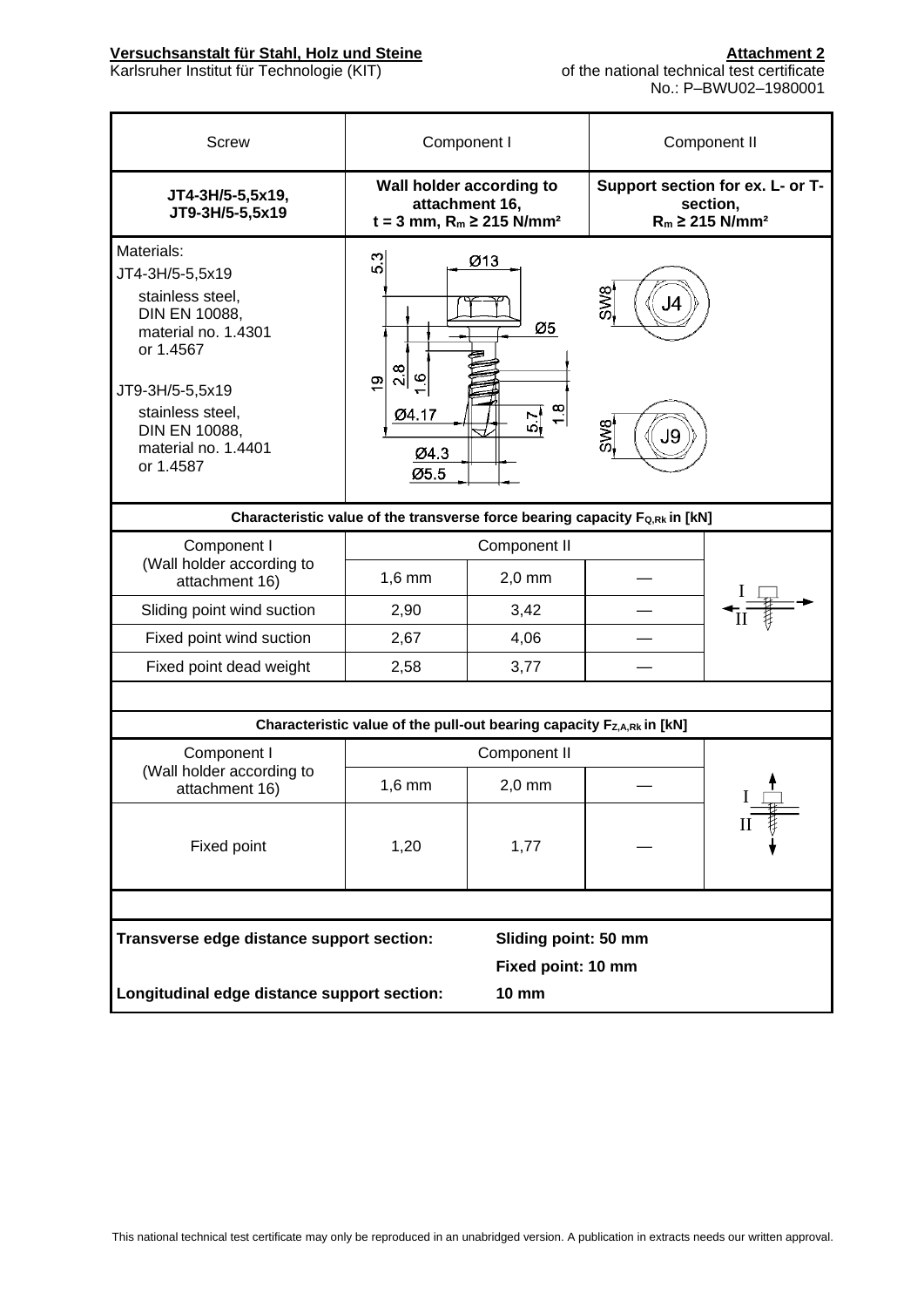| <b>Screw</b>                                                                                                                                                                                       | Component I                                                                               |                       |                                                                                 | Component II |  |  |
|----------------------------------------------------------------------------------------------------------------------------------------------------------------------------------------------------|-------------------------------------------------------------------------------------------|-----------------------|---------------------------------------------------------------------------------|--------------|--|--|
| JT4-3H/5-5,5x19,<br>JT9-3H/5-5,5x19                                                                                                                                                                | Wall holder according to<br>attachment 16,<br>$t = 3$ mm, $R_m \ge 245$ N/mm <sup>2</sup> |                       | Support section for ex. L- or T-<br>section,<br>$R_m \ge 245$ N/mm <sup>2</sup> |              |  |  |
| Materials:<br>JT4-3H/5-5,5x19<br>stainless steel,<br>DIN EN 10088,<br>material no. 1.4301<br>or 1.4567<br>JT9-3H/5-5,5x19<br>stainless steel,<br>DIN EN 10088,<br>material no. 1.4401<br>or 1.4587 | က<br>ယ<br>$\frac{8}{2}$<br>$\omega$<br>$\frac{6}{5}$<br>Ø4.17<br>Ø4.3<br>Ø5.5             | Ø13<br>Ø5<br>1.8<br>의 | SW8<br>IZ<br>SW8<br>Jg                                                          |              |  |  |
|                                                                                                                                                                                                    | Characteristic value of the transverse force bearing capacity Fo,Rk in [kN]               |                       |                                                                                 |              |  |  |
| Component I                                                                                                                                                                                        |                                                                                           | Component II          |                                                                                 |              |  |  |
| (Wall holder according to<br>attachment 16)                                                                                                                                                        | $1,6$ mm                                                                                  | $2,0$ mm              |                                                                                 |              |  |  |
| Sliding point wind suction                                                                                                                                                                         | 2,90                                                                                      | 3,78                  |                                                                                 |              |  |  |
| Fixed point wind suction                                                                                                                                                                           | 2,73                                                                                      | 4,49                  |                                                                                 |              |  |  |
| Fixed point dead weight                                                                                                                                                                            | 2,63                                                                                      | 4,17                  |                                                                                 |              |  |  |
|                                                                                                                                                                                                    |                                                                                           |                       |                                                                                 |              |  |  |
|                                                                                                                                                                                                    | Characteristic value of the pull-out bearing capacity Fz,A,Rk in [kN]                     |                       |                                                                                 |              |  |  |
| Component I                                                                                                                                                                                        |                                                                                           | Component II          |                                                                                 |              |  |  |
| (Wall holder according to<br>attachment 16)                                                                                                                                                        | $1,6$ mm                                                                                  | $2,0$ mm              |                                                                                 |              |  |  |
| Fixed point                                                                                                                                                                                        | 1,30                                                                                      | 1,96                  |                                                                                 |              |  |  |
|                                                                                                                                                                                                    |                                                                                           |                       |                                                                                 |              |  |  |
|                                                                                                                                                                                                    | Transverse edge distance support section:<br>Sliding point: 50 mm                         |                       |                                                                                 |              |  |  |
|                                                                                                                                                                                                    |                                                                                           | Fixed point: 10 mm    |                                                                                 |              |  |  |
|                                                                                                                                                                                                    | Longitudinal edge distance support section:<br><b>10 mm</b>                               |                       |                                                                                 |              |  |  |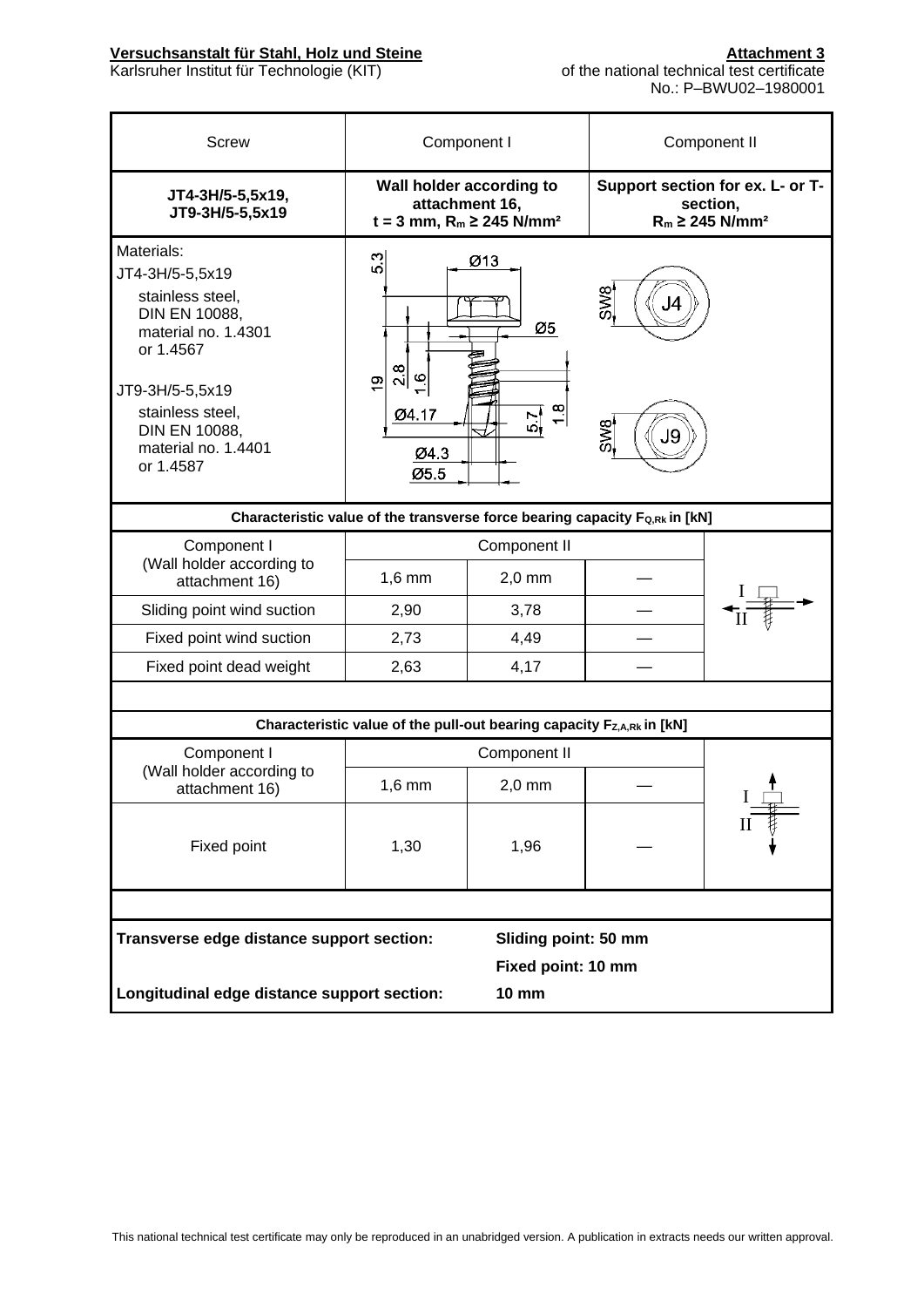| Component I<br>Component II                                                                                                                                                                               |                                                                                                  |                      |          |                                                                                 |  |  |
|-----------------------------------------------------------------------------------------------------------------------------------------------------------------------------------------------------------|--------------------------------------------------------------------------------------------------|----------------------|----------|---------------------------------------------------------------------------------|--|--|
| <b>Screw</b>                                                                                                                                                                                              |                                                                                                  |                      |          |                                                                                 |  |  |
| JT4-3H/7-5,5x21,<br>JT9-3H/7-5,5x21                                                                                                                                                                       | Wall holder according to<br>attachment 16,<br>$t = 3$ mm, R <sub>m</sub> ≥ 190 N/mm <sup>2</sup> |                      |          | Support section for ex. L- or T-<br>section,<br>$R_m \ge 190$ N/mm <sup>2</sup> |  |  |
| Materials:<br>JT4-3H/7-5,5x21<br>stainless steel,<br><b>DIN EN 10088,</b><br>material no. 1.4301<br>or 1.4567<br>JT9-3H/7-5,5x21<br>stainless steel,<br>DIN EN 10088,<br>material no. 1.4401<br>or 1.4587 | $\phi$ 13<br>$\phi$ 5<br>Ğ,<br>ഫ്                                                                | 5W8<br>5W8           |          |                                                                                 |  |  |
|                                                                                                                                                                                                           | Characteristic value of the transverse force bearing capacity F <sub>Q,Rk</sub> in [kN]          |                      |          |                                                                                 |  |  |
| Component I<br>Component II                                                                                                                                                                               |                                                                                                  |                      |          |                                                                                 |  |  |
| (Wall holder according to<br>attachment 16)                                                                                                                                                               |                                                                                                  |                      | $3,0$ mm |                                                                                 |  |  |
| Sliding point wind suction                                                                                                                                                                                |                                                                                                  |                      | 3,02     |                                                                                 |  |  |
| Fixed point wind suction                                                                                                                                                                                  |                                                                                                  |                      | 3,59     |                                                                                 |  |  |
| Fixed point dead weight                                                                                                                                                                                   |                                                                                                  |                      | 3,33     |                                                                                 |  |  |
|                                                                                                                                                                                                           |                                                                                                  |                      |          |                                                                                 |  |  |
|                                                                                                                                                                                                           | Characteristic value of the pull-out bearing capacity Fz,A,Rk in [kN]                            |                      |          |                                                                                 |  |  |
| Component I                                                                                                                                                                                               |                                                                                                  | Component II         |          |                                                                                 |  |  |
| (Wall holder according to<br>attachment 16)                                                                                                                                                               |                                                                                                  |                      | $3,0$ mm |                                                                                 |  |  |
| Fixed point                                                                                                                                                                                               |                                                                                                  |                      | 2,82     |                                                                                 |  |  |
|                                                                                                                                                                                                           |                                                                                                  |                      |          |                                                                                 |  |  |
| Transverse edge distance support section:                                                                                                                                                                 |                                                                                                  | Sliding point: 50 mm |          |                                                                                 |  |  |
| Fixed point: 10 mm                                                                                                                                                                                        |                                                                                                  |                      |          |                                                                                 |  |  |
| Longitudinal edge distance support section:                                                                                                                                                               |                                                                                                  | <b>10 mm</b>         |          |                                                                                 |  |  |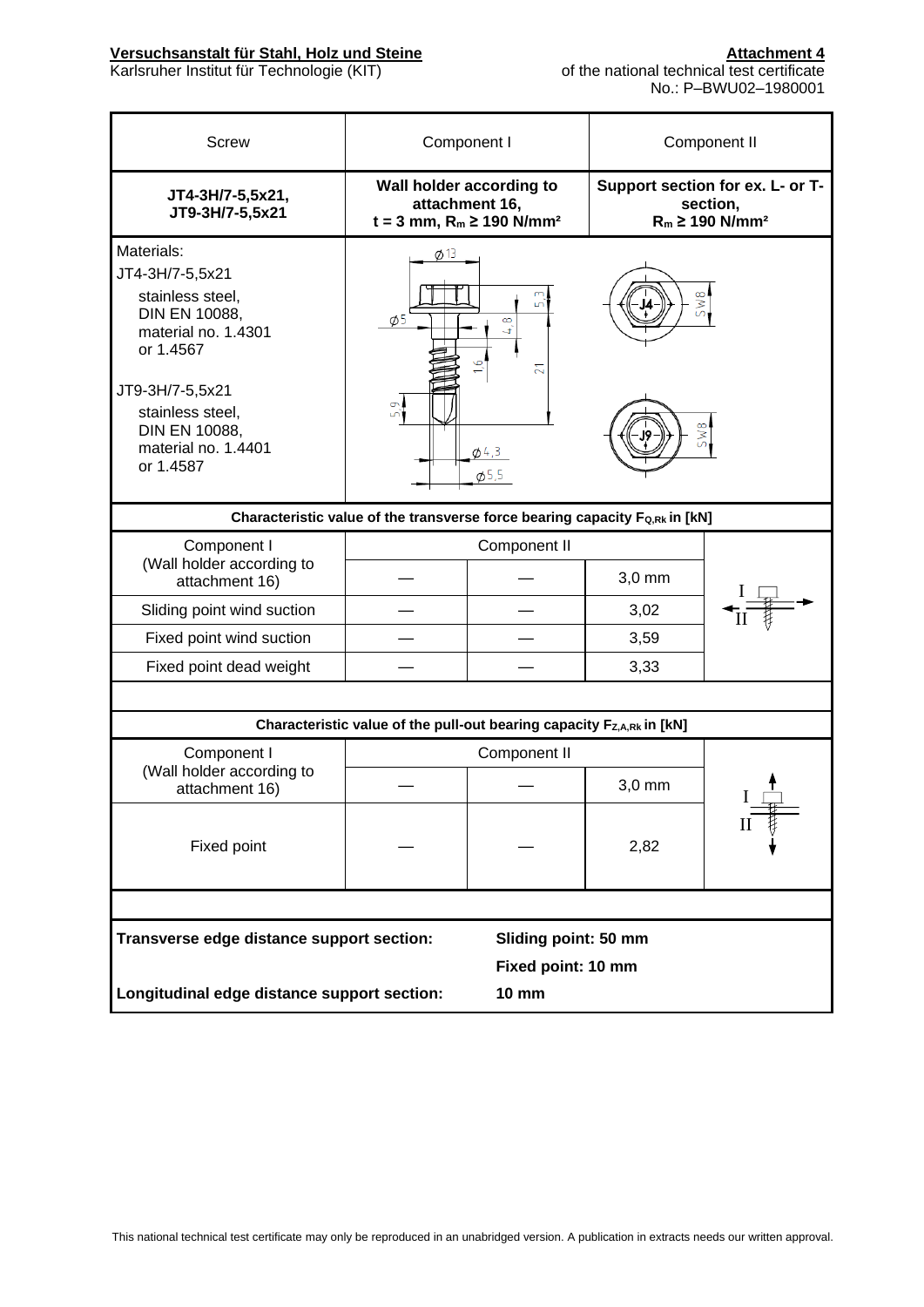| <b>Screw</b>                                                                                                                                                                                       | Component I                                                                                      |                                                       |        | Component II                                                                    |  |
|----------------------------------------------------------------------------------------------------------------------------------------------------------------------------------------------------|--------------------------------------------------------------------------------------------------|-------------------------------------------------------|--------|---------------------------------------------------------------------------------|--|
| JT4-3H/7-5,5x21,<br>JT9-3H/7-5,5x21                                                                                                                                                                | Wall holder according to<br>attachment 16,<br>$t = 3$ mm, R <sub>m</sub> ≥ 215 N/mm <sup>2</sup> |                                                       |        | Support section for ex. L- or T-<br>section,<br>$R_m \ge 215$ N/mm <sup>2</sup> |  |
| Materials:<br>JT4-3H/7-5,5x21<br>stainless steel,<br>DIN EN 10088,<br>material no. 1.4301<br>or 1.4567<br>JT9-3H/7-5,5x21<br>stainless steel,<br>DIN EN 10088,<br>material no. 1.4401<br>or 1.4587 | $\phi$ 13<br>$\phi$ 5<br>Ċ<br>Ln.                                                                | 5W8<br>$\infty$<br>4<br>ಸ<br>$\phi$ 4,3<br>$\phi$ 5,5 |        |                                                                                 |  |
|                                                                                                                                                                                                    | Characteristic value of the transverse force bearing capacity Fo,Rk in [kN]                      |                                                       |        |                                                                                 |  |
| Component I<br>(Wall holder according to<br>attachment 16)                                                                                                                                         |                                                                                                  | Component II                                          | 3,0 mm |                                                                                 |  |
| Sliding point wind suction                                                                                                                                                                         |                                                                                                  |                                                       | 3,42   |                                                                                 |  |
| Fixed point wind suction                                                                                                                                                                           |                                                                                                  |                                                       | 4,06   |                                                                                 |  |
| Fixed point dead weight                                                                                                                                                                            |                                                                                                  |                                                       | 3,77   |                                                                                 |  |
|                                                                                                                                                                                                    |                                                                                                  |                                                       |        |                                                                                 |  |
|                                                                                                                                                                                                    | Characteristic value of the pull-out bearing capacity Fz,A,Rk in [kN]                            |                                                       |        |                                                                                 |  |
| Component I                                                                                                                                                                                        |                                                                                                  | Component II                                          |        |                                                                                 |  |
| (Wall holder according to<br>attachment 16)                                                                                                                                                        |                                                                                                  |                                                       | 3,0 mm |                                                                                 |  |
| Fixed point                                                                                                                                                                                        |                                                                                                  |                                                       | 3,20   |                                                                                 |  |
|                                                                                                                                                                                                    |                                                                                                  |                                                       |        |                                                                                 |  |
| Transverse edge distance support section:<br>Sliding point: 50 mm<br>Fixed point: 10 mm                                                                                                            |                                                                                                  |                                                       |        |                                                                                 |  |
| Longitudinal edge distance support section:<br><b>10 mm</b>                                                                                                                                        |                                                                                                  |                                                       |        |                                                                                 |  |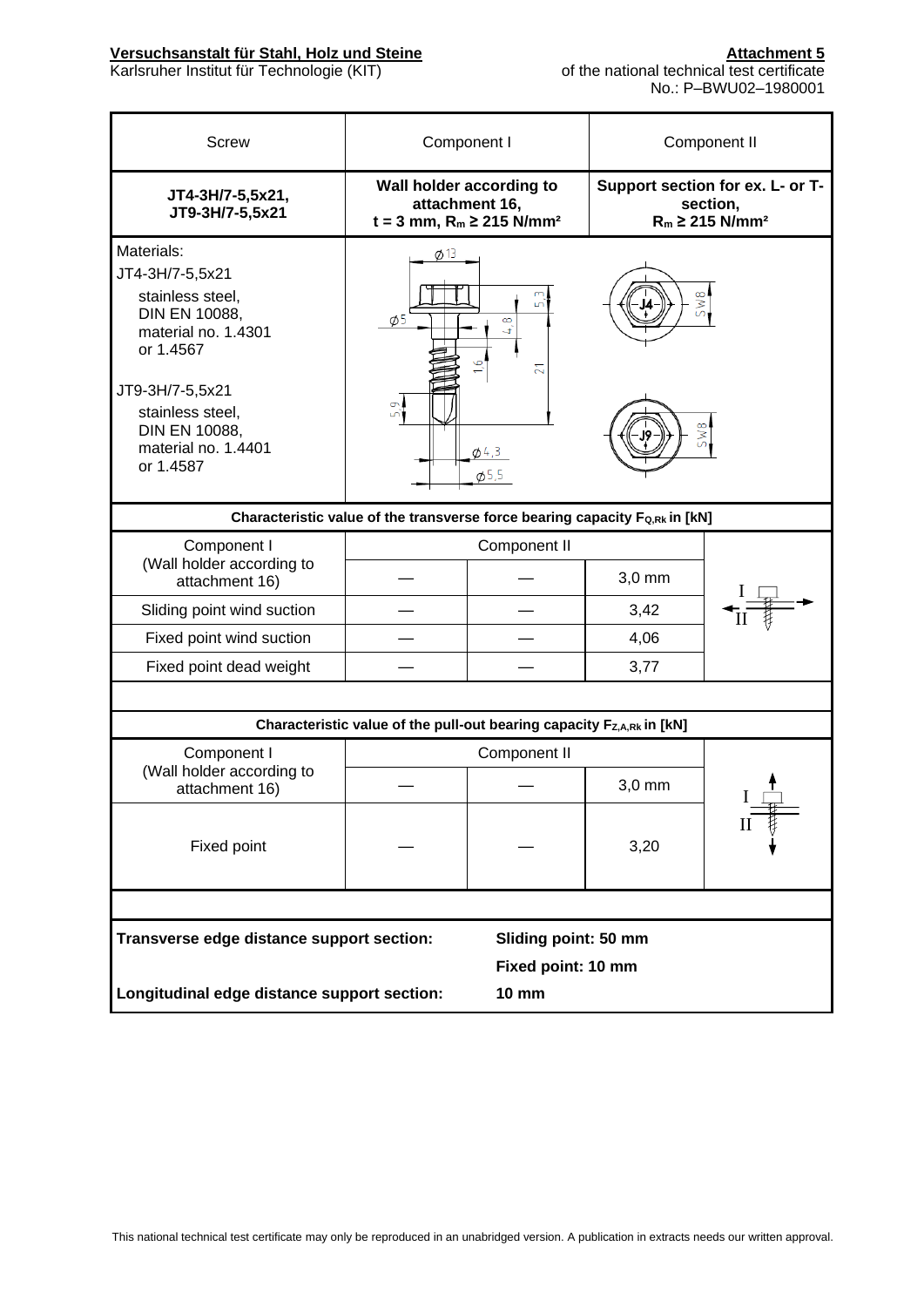| <b>Screw</b>                                                                                                                                                                                              | Component I                                                                               |                                                                                 |        | Component II                                                                    |  |  |
|-----------------------------------------------------------------------------------------------------------------------------------------------------------------------------------------------------------|-------------------------------------------------------------------------------------------|---------------------------------------------------------------------------------|--------|---------------------------------------------------------------------------------|--|--|
| JT4-3H/7-5,5x21,<br>JT9-3H/7-5,5x21                                                                                                                                                                       | Wall holder according to<br>attachment 16,<br>$t = 3$ mm, $R_m \ge 245$ N/mm <sup>2</sup> |                                                                                 |        | Support section for ex. L- or T-<br>section,<br>$R_m \ge 245$ N/mm <sup>2</sup> |  |  |
| Materials:<br>JT4-3H/7-5,5x21<br>stainless steel.<br><b>DIN EN 10088,</b><br>material no. 1.4301<br>or 1.4567<br>JT9-3H/7-5,5x21<br>stainless steel,<br>DIN EN 10088,<br>material no. 1.4401<br>or 1.4587 | $\phi$ 13<br>$\phi$ <sub>5</sub><br>Ō.<br>மி                                              | 5W8<br>மா<br>$\infty$<br>4<br>$\overline{2}$<br>5W8<br>$\phi$ 4,3<br>$\phi$ 5,5 |        |                                                                                 |  |  |
|                                                                                                                                                                                                           | Characteristic value of the transverse force bearing capacity Fo,Rk in [kN]               |                                                                                 |        |                                                                                 |  |  |
| Component I<br>Component II                                                                                                                                                                               |                                                                                           |                                                                                 |        |                                                                                 |  |  |
| (Wall holder according to<br>attachment 16)                                                                                                                                                               |                                                                                           |                                                                                 | 3,0 mm |                                                                                 |  |  |
| Sliding point wind suction                                                                                                                                                                                |                                                                                           |                                                                                 | 3,78   |                                                                                 |  |  |
| Fixed point wind suction                                                                                                                                                                                  |                                                                                           |                                                                                 | 4,49   |                                                                                 |  |  |
| Fixed point dead weight                                                                                                                                                                                   |                                                                                           |                                                                                 | 4,17   |                                                                                 |  |  |
|                                                                                                                                                                                                           |                                                                                           |                                                                                 |        |                                                                                 |  |  |
|                                                                                                                                                                                                           | Characteristic value of the pull-out bearing capacity Fz,A,Rk in [kN]                     |                                                                                 |        |                                                                                 |  |  |
| Component I                                                                                                                                                                                               |                                                                                           | Component II                                                                    |        |                                                                                 |  |  |
| (Wall holder according to<br>attachment 16)                                                                                                                                                               |                                                                                           |                                                                                 | 3,0 mm |                                                                                 |  |  |
| Fixed point                                                                                                                                                                                               |                                                                                           |                                                                                 | 3,27   |                                                                                 |  |  |
|                                                                                                                                                                                                           |                                                                                           |                                                                                 |        |                                                                                 |  |  |
| Transverse edge distance support section:<br>Sliding point: 50 mm<br>Fixed point: 10 mm<br>Longitudinal edge distance support section:<br><b>10 mm</b>                                                    |                                                                                           |                                                                                 |        |                                                                                 |  |  |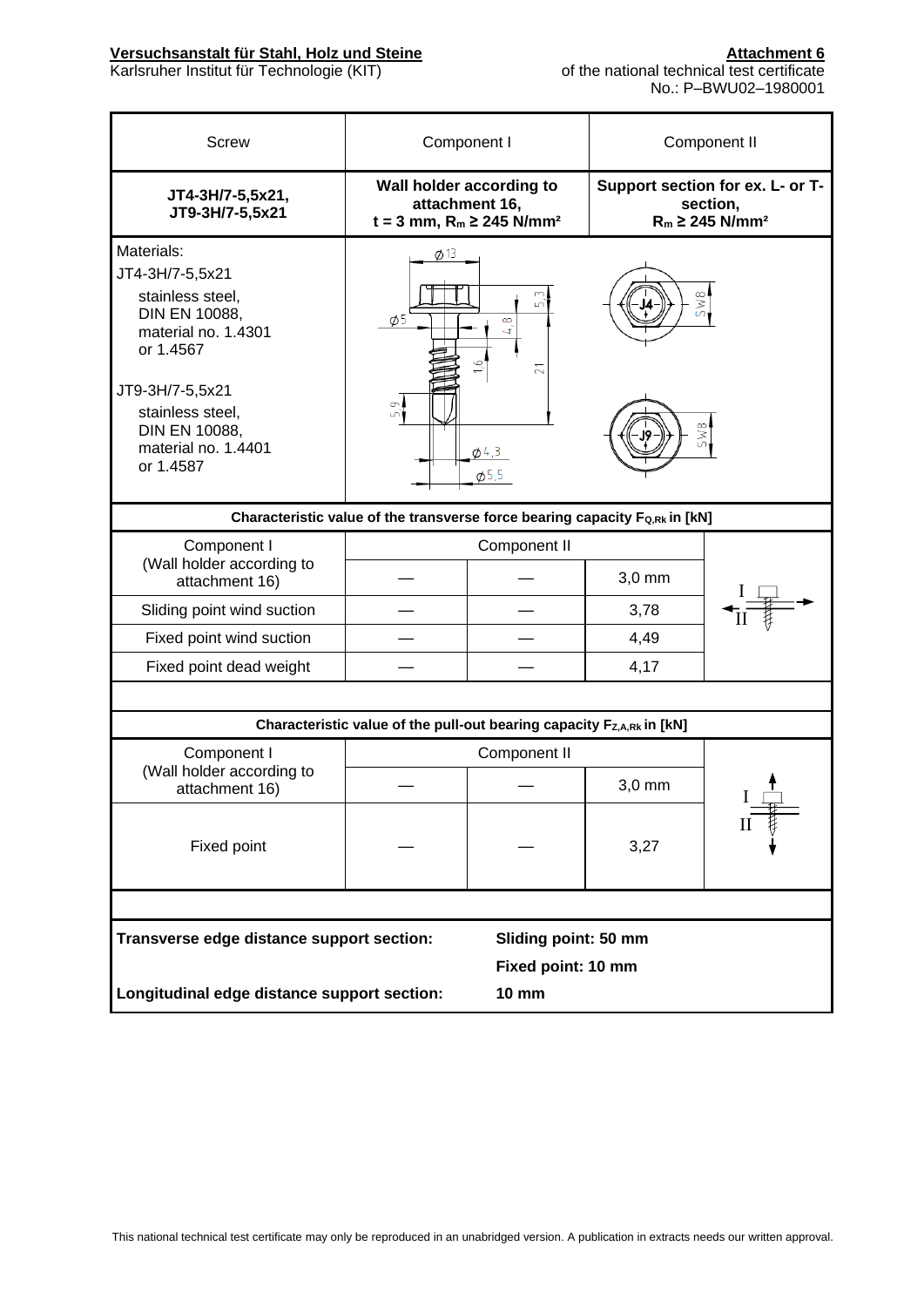| <b>Screw</b>                                                                                                                                                                                       | Component I                                                                               |                                                                    |                                                                                 | Component II |
|----------------------------------------------------------------------------------------------------------------------------------------------------------------------------------------------------|-------------------------------------------------------------------------------------------|--------------------------------------------------------------------|---------------------------------------------------------------------------------|--------------|
| JT4-3H/7-5,5x21,<br>JT9-3H/7-5,5x21                                                                                                                                                                | Wall holder according to<br>attachment 16,<br>$t = 4$ mm, $R_m \ge 190$ N/mm <sup>2</sup> |                                                                    | Support section for ex. L- or T-<br>section,<br>$R_m \ge 190$ N/mm <sup>2</sup> |              |
| Materials:<br>JT4-3H/7-5,5x21<br>stainless steel,<br>DIN EN 10088,<br>material no. 1.4301<br>or 1.4567<br>JT9-3H/7-5,5x21<br>stainless steel,<br>DIN EN 10088,<br>material no. 1.4401<br>or 1.4587 | $\phi$ 13<br>$\phi$ 5<br>Ğ,<br>ഫ്                                                         | L٢<br>$\infty$<br>4<br>$\overline{21}$<br>$\phi$ 4,3<br>$\phi$ 5,5 | 5W8<br>5W8                                                                      |              |
|                                                                                                                                                                                                    | Characteristic value of the transverse force bearing capacity Fo,Rk in [kN]               |                                                                    |                                                                                 |              |
| Component I<br>(Wall holder according to                                                                                                                                                           |                                                                                           | Component II                                                       |                                                                                 |              |
| attachment 16)                                                                                                                                                                                     |                                                                                           | $2,0$ mm                                                           | $3,0$ mm                                                                        |              |
| Sliding point wind suction                                                                                                                                                                         |                                                                                           | 3,02                                                               | 3,02                                                                            |              |
| Fixed point wind suction                                                                                                                                                                           |                                                                                           | 3,59                                                               | 3,59                                                                            |              |
| Fixed point dead weight                                                                                                                                                                            |                                                                                           | 3,33                                                               | 3,33                                                                            |              |
|                                                                                                                                                                                                    |                                                                                           |                                                                    |                                                                                 |              |
|                                                                                                                                                                                                    | Characteristic value of the pull-out bearing capacity Fz,A,Rk in [kN]                     |                                                                    |                                                                                 |              |
| Component I                                                                                                                                                                                        |                                                                                           | Component II                                                       |                                                                                 |              |
| (Wall holder according to<br>attachment 16)                                                                                                                                                        |                                                                                           | $2,0$ mm                                                           | $3,0$ mm                                                                        |              |
| Fixed point                                                                                                                                                                                        |                                                                                           | 1,57                                                               | 2,82                                                                            |              |
|                                                                                                                                                                                                    |                                                                                           |                                                                    |                                                                                 |              |
| Transverse edge distance support section:                                                                                                                                                          |                                                                                           | Sliding point: 50 mm                                               |                                                                                 |              |
|                                                                                                                                                                                                    | Fixed point: 10 mm                                                                        |                                                                    |                                                                                 |              |
| Longitudinal edge distance support section:                                                                                                                                                        | <b>10 mm</b>                                                                              |                                                                    |                                                                                 |              |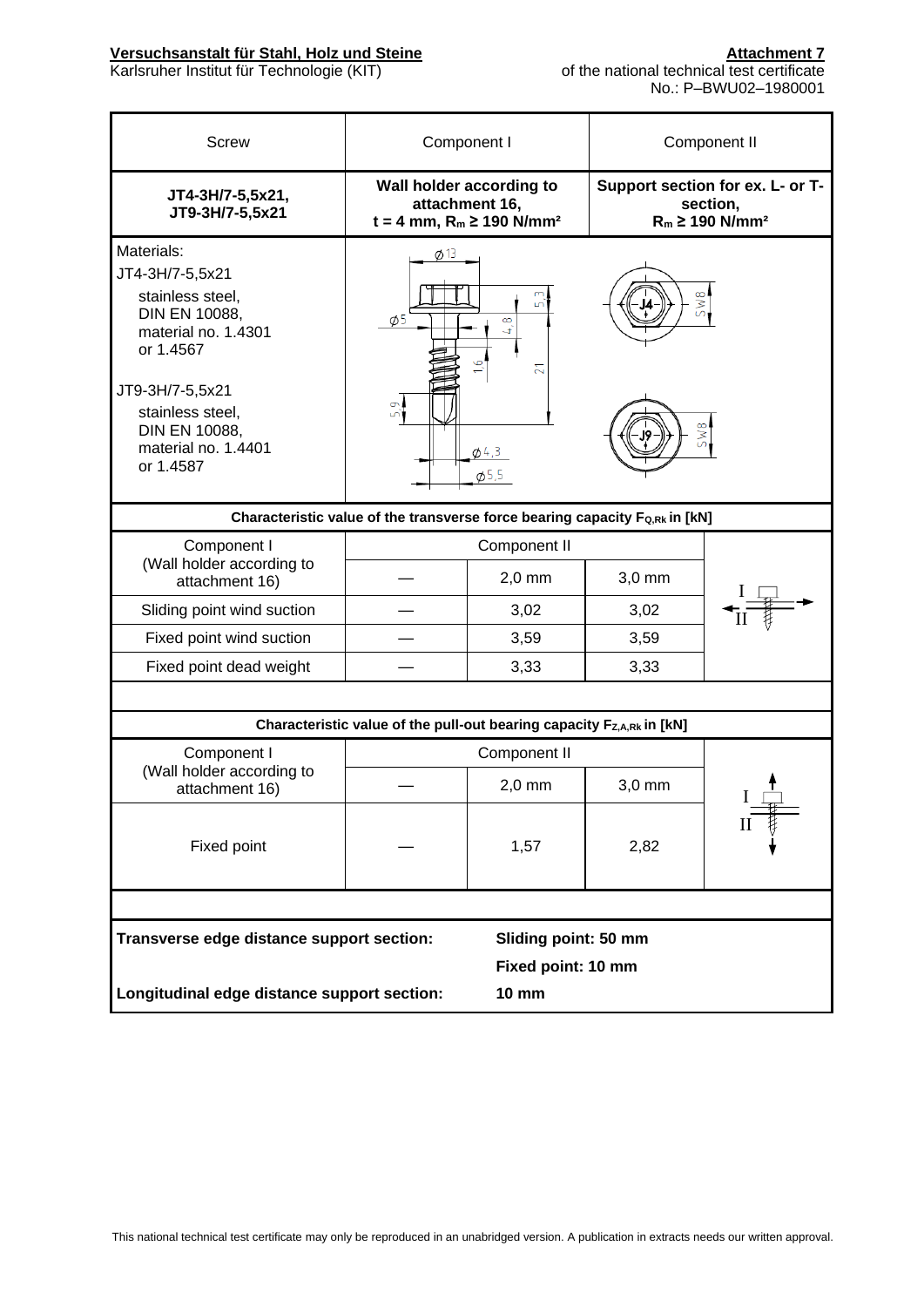| <b>Screw</b>                                                                                                                                                                                       | Component I                                                                               |                                                       |            | Component II                                                                    |  |
|----------------------------------------------------------------------------------------------------------------------------------------------------------------------------------------------------|-------------------------------------------------------------------------------------------|-------------------------------------------------------|------------|---------------------------------------------------------------------------------|--|
| JT4-3H/7-5,5x21,<br>JT9-3H/7-5,5x21                                                                                                                                                                | Wall holder according to<br>attachment 16,<br>$t = 4$ mm, $R_m \ge 215$ N/mm <sup>2</sup> |                                                       |            | Support section for ex. L- or T-<br>section,<br>$R_m \ge 215$ N/mm <sup>2</sup> |  |
| Materials:<br>JT4-3H/7-5,5x21<br>stainless steel,<br>DIN EN 10088,<br>material no. 1.4301<br>or 1.4567<br>JT9-3H/7-5,5x21<br>stainless steel,<br>DIN EN 10088,<br>material no. 1.4401<br>or 1.4587 | $\phi$ 13<br>$\phi$ <sub>5</sub><br>5,9                                                   | $\infty$<br>4<br>$\overline{2}$<br>$\phi$ 4,3<br>05,5 | 5W8<br>5W8 |                                                                                 |  |
|                                                                                                                                                                                                    | Characteristic value of the transverse force bearing capacity F <sub>Q,Rk</sub> in [kN]   |                                                       |            |                                                                                 |  |
| Component I<br>Component II                                                                                                                                                                        |                                                                                           |                                                       |            |                                                                                 |  |
| (Wall holder according to<br>attachment 16)                                                                                                                                                        |                                                                                           | $2,0$ mm                                              | $3,0$ mm   |                                                                                 |  |
| Sliding point wind suction                                                                                                                                                                         |                                                                                           | 3,42                                                  | 3,42       |                                                                                 |  |
| Fixed point wind suction                                                                                                                                                                           |                                                                                           | 4,06                                                  | 4,06       |                                                                                 |  |
| Fixed point dead weight                                                                                                                                                                            |                                                                                           | 3,77                                                  | 3,77       |                                                                                 |  |
|                                                                                                                                                                                                    |                                                                                           |                                                       |            |                                                                                 |  |
|                                                                                                                                                                                                    | Characteristic value of the pull-out bearing capacity Fz,A,Rk in [kN]                     |                                                       |            |                                                                                 |  |
| Component I                                                                                                                                                                                        |                                                                                           | Component II                                          |            |                                                                                 |  |
| (Wall holder according to<br>attachment 16)                                                                                                                                                        |                                                                                           | $2,0$ mm                                              | 3,0 mm     |                                                                                 |  |
| Fixed point                                                                                                                                                                                        |                                                                                           | 1,77                                                  | 3,20       | П                                                                               |  |
|                                                                                                                                                                                                    |                                                                                           |                                                       |            |                                                                                 |  |
| Transverse edge distance support section:                                                                                                                                                          |                                                                                           | Sliding point: 50 mm                                  |            |                                                                                 |  |
|                                                                                                                                                                                                    | Fixed point: 10 mm                                                                        |                                                       |            |                                                                                 |  |
|                                                                                                                                                                                                    | Longitudinal edge distance support section:<br><b>10 mm</b>                               |                                                       |            |                                                                                 |  |
|                                                                                                                                                                                                    |                                                                                           |                                                       |            |                                                                                 |  |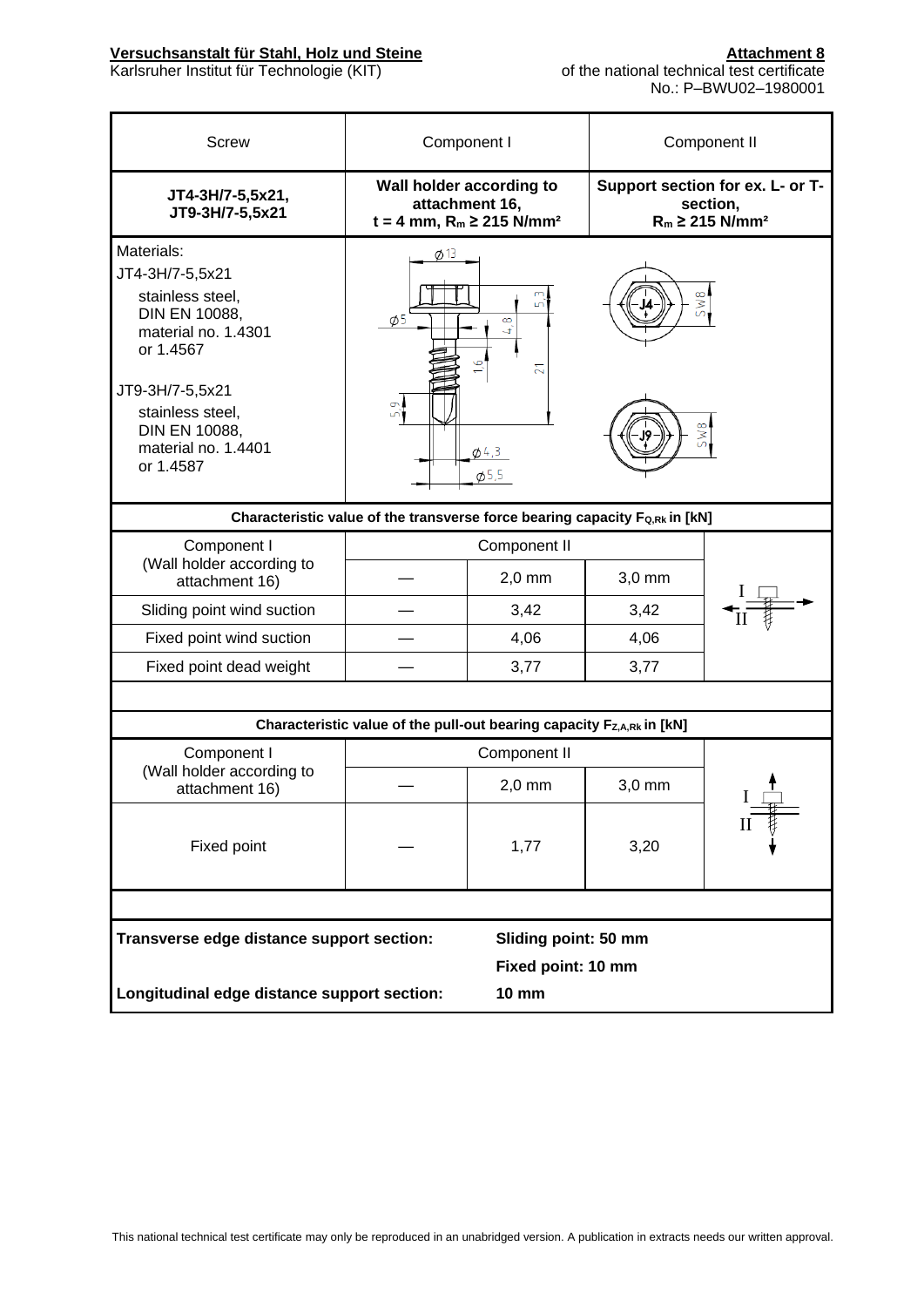| <b>Screw</b>                                                                                                                                                                                       | Component I                                                                             |                                                                         |            | Component II                                                                    |
|----------------------------------------------------------------------------------------------------------------------------------------------------------------------------------------------------|-----------------------------------------------------------------------------------------|-------------------------------------------------------------------------|------------|---------------------------------------------------------------------------------|
| JT4-3H/7-5,5x21,<br>JT9-3H/7-5,5x21                                                                                                                                                                | attachment 16,                                                                          | Wall holder according to<br>$t = 4$ mm, $R_m \ge 245$ N/mm <sup>2</sup> |            | Support section for ex. L- or T-<br>section,<br>$R_m \ge 245$ N/mm <sup>2</sup> |
| Materials:<br>JT4-3H/7-5,5x21<br>stainless steel,<br>DIN EN 10088,<br>material no. 1.4301<br>or 1.4567<br>JT9-3H/7-5,5x21<br>stainless steel,<br>DIN EN 10088,<br>material no. 1.4401<br>or 1.4587 | $\phi$ 13<br>$\phi$ <sub>5</sub><br>5,9                                                 | $\infty$<br>4<br>$\overline{2}$<br>$\phi$ 4,3<br>05,5                   | 5W8<br>5W8 |                                                                                 |
|                                                                                                                                                                                                    | Characteristic value of the transverse force bearing capacity F <sub>Q,Rk</sub> in [kN] |                                                                         |            |                                                                                 |
| Component I<br>Component II                                                                                                                                                                        |                                                                                         |                                                                         |            |                                                                                 |
| (Wall holder according to<br>attachment 16)                                                                                                                                                        |                                                                                         | $2,0$ mm                                                                | $3,0$ mm   |                                                                                 |
| Sliding point wind suction                                                                                                                                                                         |                                                                                         | 3,78                                                                    | 3,78       |                                                                                 |
| Fixed point wind suction                                                                                                                                                                           |                                                                                         | 4,49                                                                    | 4,49       |                                                                                 |
| Fixed point dead weight                                                                                                                                                                            |                                                                                         | 4,17                                                                    | 4,17       |                                                                                 |
|                                                                                                                                                                                                    |                                                                                         |                                                                         |            |                                                                                 |
|                                                                                                                                                                                                    | Characteristic value of the pull-out bearing capacity Fz,A,Rk in [kN]                   |                                                                         |            |                                                                                 |
| Component I                                                                                                                                                                                        |                                                                                         | Component II                                                            |            |                                                                                 |
| (Wall holder according to<br>attachment 16)                                                                                                                                                        |                                                                                         | $2,0$ mm                                                                | 3,0 mm     |                                                                                 |
| Fixed point                                                                                                                                                                                        |                                                                                         | 1,96                                                                    | 3,27       | П                                                                               |
|                                                                                                                                                                                                    |                                                                                         |                                                                         |            |                                                                                 |
| Transverse edge distance support section:                                                                                                                                                          |                                                                                         | Sliding point: 50 mm                                                    |            |                                                                                 |
|                                                                                                                                                                                                    | Fixed point: 10 mm                                                                      |                                                                         |            |                                                                                 |
| Longitudinal edge distance support section:                                                                                                                                                        | <b>10 mm</b>                                                                            |                                                                         |            |                                                                                 |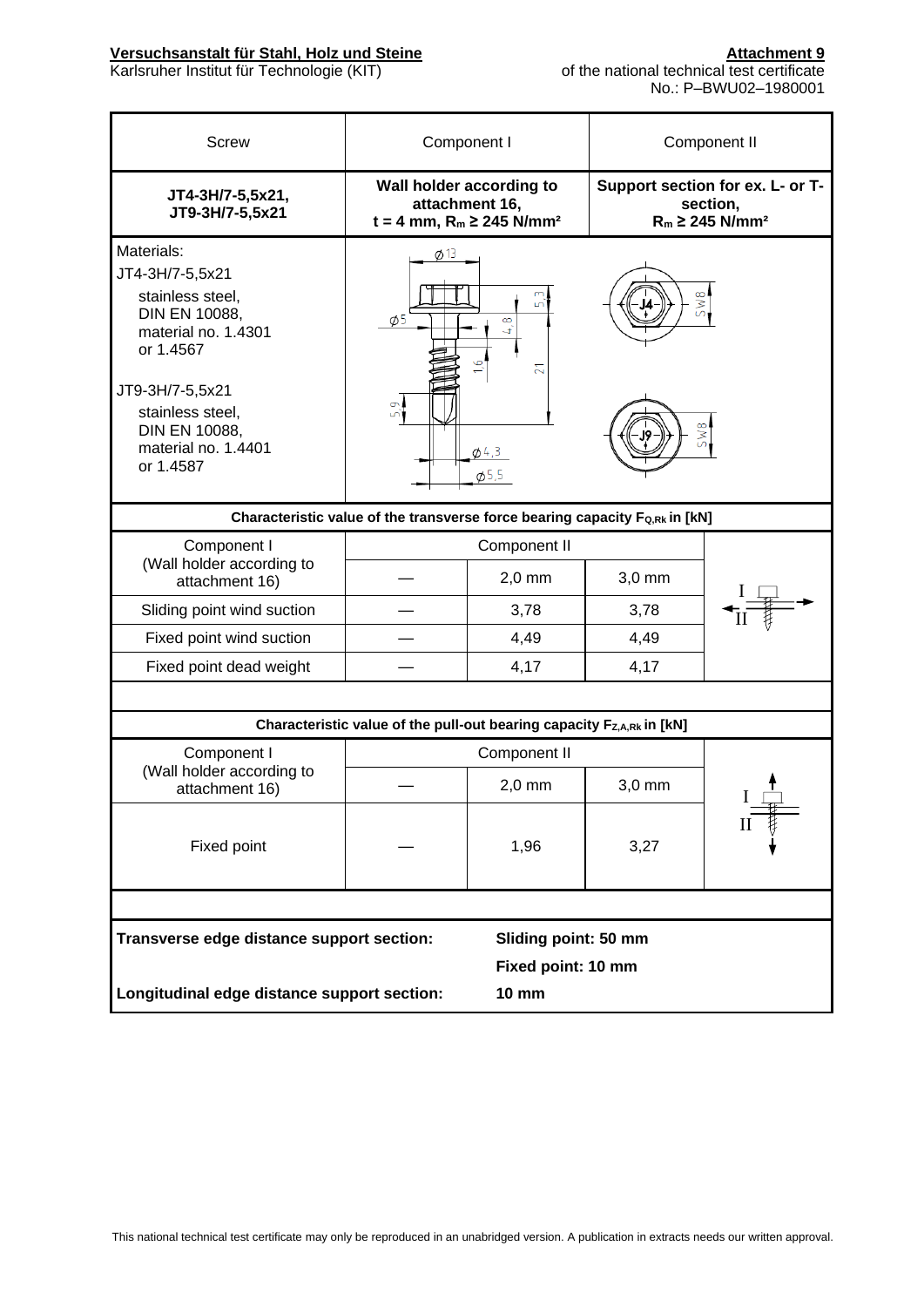| <b>Screw</b>                                                                                                                                                                                       | Component I                                                                                      |                                                      |            | Component II                                                                    |  |  |
|----------------------------------------------------------------------------------------------------------------------------------------------------------------------------------------------------|--------------------------------------------------------------------------------------------------|------------------------------------------------------|------------|---------------------------------------------------------------------------------|--|--|
| JT4-3H/7-5,5x21,<br>JT9-3H/7-5,5x21                                                                                                                                                                | Wall holder according to<br>attachment 16,<br>$t = 5$ mm, R <sub>m</sub> ≥ 190 N/mm <sup>2</sup> |                                                      |            | Support section for ex. L- or T-<br>section,<br>$R_m \ge 190$ N/mm <sup>2</sup> |  |  |
| Materials:<br>JT4-3H/7-5,5x21<br>stainless steel,<br>DIN EN 10088,<br>material no. 1.4301<br>or 1.4567<br>JT9-3H/7-5,5x21<br>stainless steel,<br>DIN EN 10088,<br>material no. 1.4401<br>or 1.4587 | $\phi$ 13<br>$\phi$ <sub>5</sub><br>Ō.<br>ഫ്                                                     | LС<br>$\infty$<br>4<br>ಸ<br>$\phi$ 4,3<br>$\phi$ 5,5 | 5W8<br>5W8 |                                                                                 |  |  |
|                                                                                                                                                                                                    | Characteristic value of the transverse force bearing capacity Fo,Rk in [kN]                      |                                                      |            |                                                                                 |  |  |
| Component I<br>(Wall holder according to<br>attachment 16)                                                                                                                                         |                                                                                                  | Component II<br>$2,0$ mm                             |            |                                                                                 |  |  |
| Sliding point wind suction                                                                                                                                                                         |                                                                                                  | 3,02                                                 |            |                                                                                 |  |  |
| Fixed point wind suction                                                                                                                                                                           |                                                                                                  | 3,59                                                 |            |                                                                                 |  |  |
| Fixed point dead weight                                                                                                                                                                            |                                                                                                  | 3,33                                                 |            |                                                                                 |  |  |
|                                                                                                                                                                                                    |                                                                                                  |                                                      |            |                                                                                 |  |  |
|                                                                                                                                                                                                    | Characteristic value of the pull-out bearing capacity Fz,A,Rk in [kN]                            |                                                      |            |                                                                                 |  |  |
| Component I                                                                                                                                                                                        |                                                                                                  | Component II                                         |            |                                                                                 |  |  |
| (Wall holder according to<br>attachment 16)                                                                                                                                                        |                                                                                                  | $2,0$ mm                                             |            |                                                                                 |  |  |
| Fixed point                                                                                                                                                                                        | 1,57                                                                                             |                                                      |            |                                                                                 |  |  |
|                                                                                                                                                                                                    |                                                                                                  |                                                      |            |                                                                                 |  |  |
| Transverse edge distance support section:                                                                                                                                                          |                                                                                                  | Sliding point: 50 mm                                 |            |                                                                                 |  |  |
|                                                                                                                                                                                                    |                                                                                                  | Fixed point: 10 mm                                   |            |                                                                                 |  |  |
|                                                                                                                                                                                                    | Longitudinal edge distance support section:<br><b>10 mm</b>                                      |                                                      |            |                                                                                 |  |  |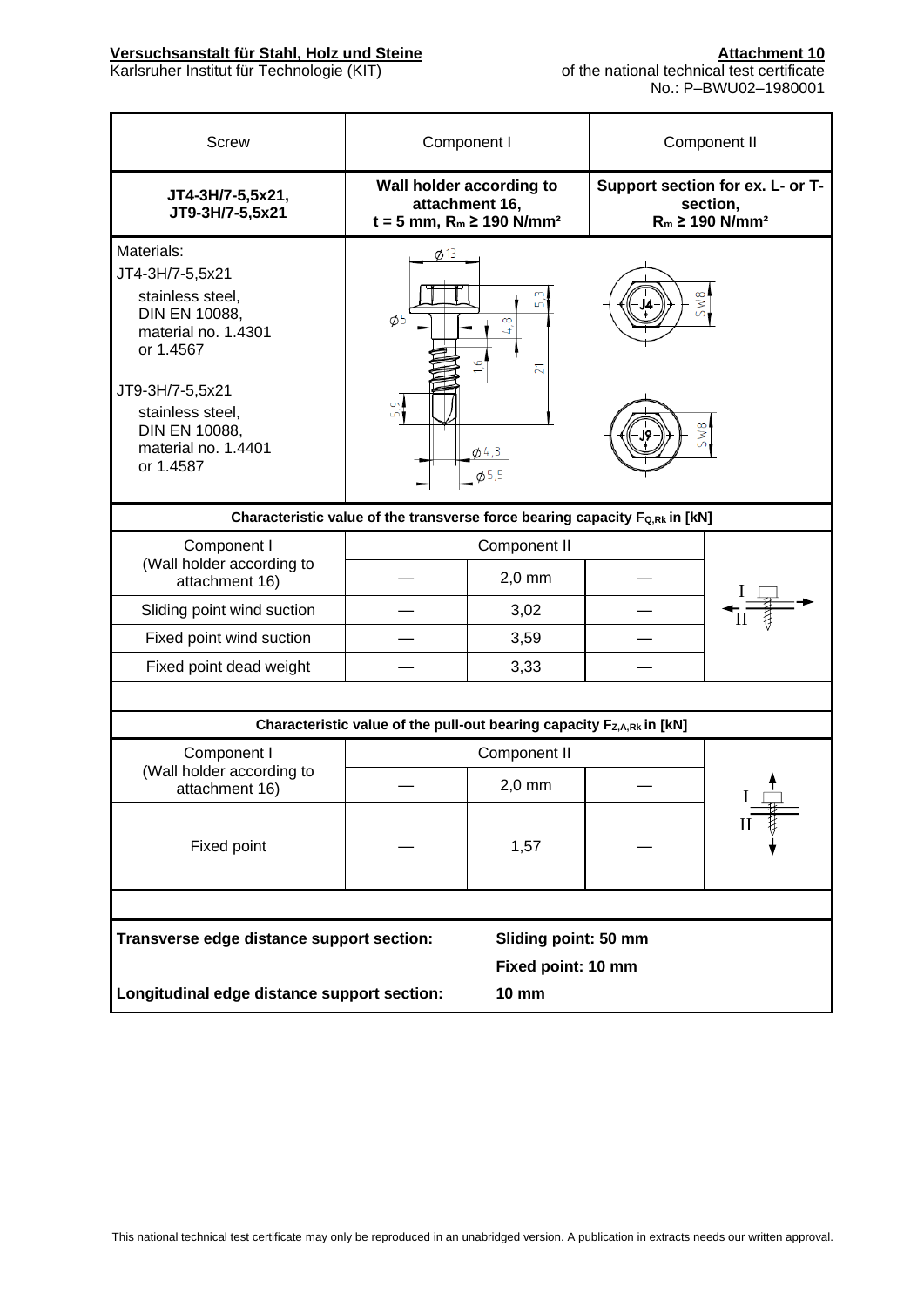| <b>Screw</b>                                                                                                                                                                                       | Component I                                                                               |                                                              | Component II                                                                    |  |  |
|----------------------------------------------------------------------------------------------------------------------------------------------------------------------------------------------------|-------------------------------------------------------------------------------------------|--------------------------------------------------------------|---------------------------------------------------------------------------------|--|--|
| JT4-3H/7-5,5x21,<br>JT9-3H/7-5,5x21                                                                                                                                                                | Wall holder according to<br>attachment 16,<br>$t = 5$ mm, $R_m \ge 215$ N/mm <sup>2</sup> |                                                              | Support section for ex. L- or T-<br>section,<br>$R_m \ge 215$ N/mm <sup>2</sup> |  |  |
| Materials:<br>JT4-3H/7-5,5x21<br>stainless steel.<br>DIN EN 10088,<br>material no. 1.4301<br>or 1.4567<br>JT9-3H/7-5,5x21<br>stainless steel,<br>DIN EN 10088,<br>material no. 1.4401<br>or 1.4587 | Ø 13<br>$\phi$ 5<br>$\sigma$<br>ഫ്                                                        | $\infty$<br>4<br>$\overline{21}$<br>$\phi$ 4,3<br>$\phi$ 5,5 | SW <sub>8</sub><br>5W8                                                          |  |  |
| Characteristic value of the transverse force bearing capacity Fo,Rk in [kN]                                                                                                                        |                                                                                           |                                                              |                                                                                 |  |  |
| Component I<br>(Wall holder according to<br>attachment 16)                                                                                                                                         | Component II<br>$2,0$ mm                                                                  |                                                              |                                                                                 |  |  |
| Sliding point wind suction                                                                                                                                                                         |                                                                                           | 3,42                                                         |                                                                                 |  |  |
| Fixed point wind suction                                                                                                                                                                           |                                                                                           | 4,06                                                         |                                                                                 |  |  |
| Fixed point dead weight                                                                                                                                                                            |                                                                                           | 3,77                                                         |                                                                                 |  |  |
|                                                                                                                                                                                                    |                                                                                           |                                                              |                                                                                 |  |  |
|                                                                                                                                                                                                    | Characteristic value of the pull-out bearing capacity Fz,A,Rk in [kN]                     |                                                              |                                                                                 |  |  |
| Component I                                                                                                                                                                                        | Component II                                                                              |                                                              |                                                                                 |  |  |
| (Wall holder according to<br>attachment 16)                                                                                                                                                        |                                                                                           | $2,0$ mm                                                     |                                                                                 |  |  |
| Fixed point                                                                                                                                                                                        |                                                                                           | 1,77                                                         |                                                                                 |  |  |
|                                                                                                                                                                                                    |                                                                                           |                                                              |                                                                                 |  |  |
|                                                                                                                                                                                                    | Transverse edge distance support section:<br>Sliding point: 50 mm                         |                                                              |                                                                                 |  |  |
|                                                                                                                                                                                                    | Fixed point: 10 mm                                                                        |                                                              |                                                                                 |  |  |
| Longitudinal edge distance support section:                                                                                                                                                        |                                                                                           | <b>10 mm</b>                                                 |                                                                                 |  |  |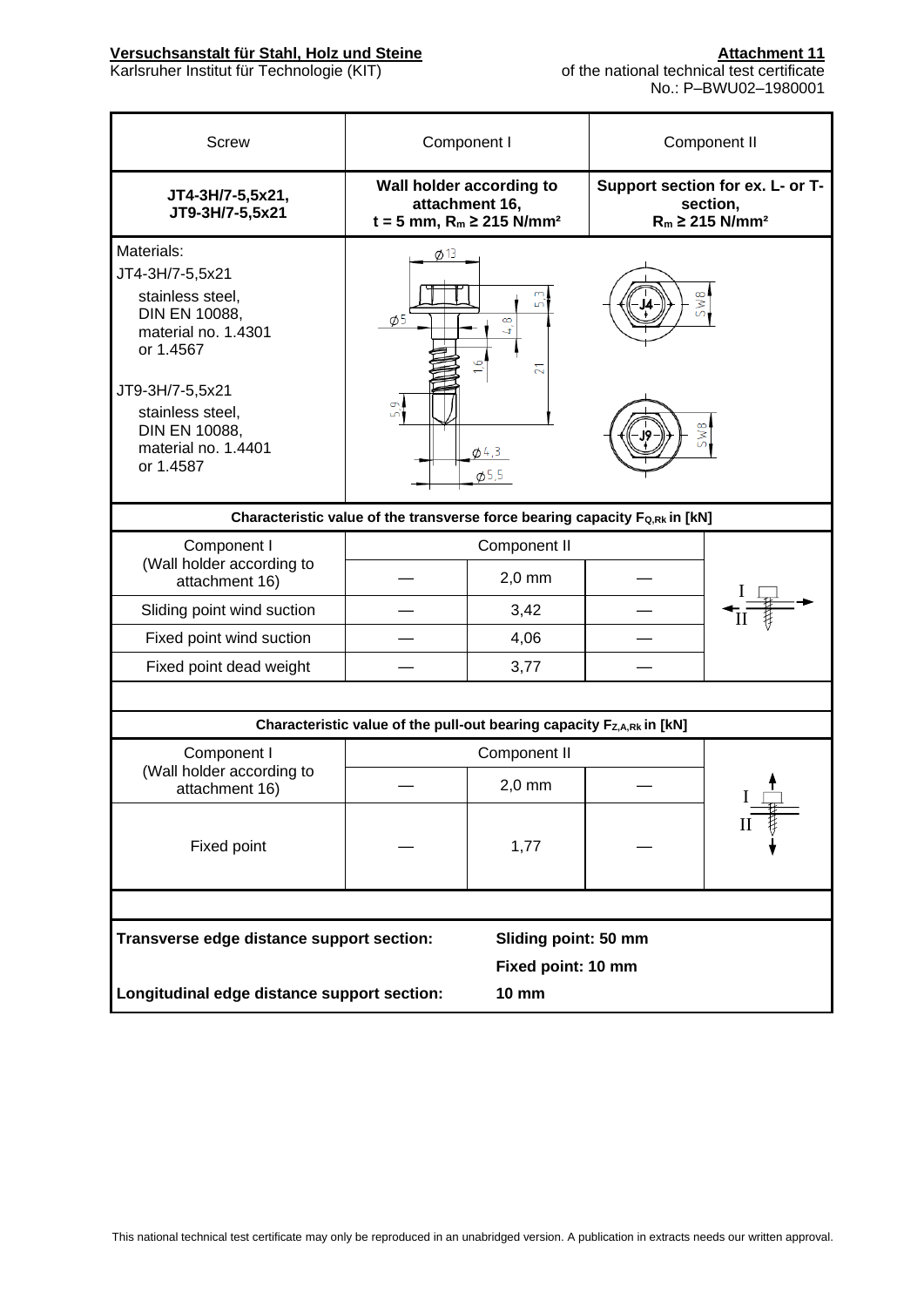| <b>Screw</b>                                                                                                                                                                                       | Component I                                                           |                                                                   |                                                                                  | Component II |  |
|----------------------------------------------------------------------------------------------------------------------------------------------------------------------------------------------------|-----------------------------------------------------------------------|-------------------------------------------------------------------|----------------------------------------------------------------------------------|--------------|--|
| JT4-3H/7-5,5x21,<br>JT9-3H/7-5,5x21                                                                                                                                                                | Wall holder according to<br>attachment 16,                            | $t = 5$ mm, $R_m \ge 245$ N/mm <sup>2</sup>                       | Support section for ex. L- or T-<br>section,<br>$R_m \geq 245$ N/mm <sup>2</sup> |              |  |
| Materials:<br>JT4-3H/7-5,5x21<br>stainless steel,<br>DIN EN 10088,<br>material no. 1.4301<br>or 1.4567<br>JT9-3H/7-5,5x21<br>stainless steel,<br>DIN EN 10088,<br>material no. 1.4401<br>or 1.4587 | $\phi$ 13<br>$\phi$ 5<br>$\sigma$                                     | ம<br>$\infty$<br>4<br>$\overline{21}$<br>$\phi$ 4,3<br>$\phi$ 5,5 | SW <sub>8</sub><br>5W8                                                           |              |  |
| Characteristic value of the transverse force bearing capacity Fo,Rk in [kN]                                                                                                                        |                                                                       |                                                                   |                                                                                  |              |  |
| Component I<br>(Wall holder according to<br>attachment 16)                                                                                                                                         |                                                                       | Component II<br>$2,0$ mm                                          |                                                                                  |              |  |
| Sliding point wind suction                                                                                                                                                                         |                                                                       | 3,78                                                              |                                                                                  |              |  |
| Fixed point wind suction                                                                                                                                                                           |                                                                       | 4,49                                                              |                                                                                  |              |  |
| Fixed point dead weight                                                                                                                                                                            |                                                                       | 4,17                                                              |                                                                                  |              |  |
|                                                                                                                                                                                                    |                                                                       |                                                                   |                                                                                  |              |  |
|                                                                                                                                                                                                    | Characteristic value of the pull-out bearing capacity Fz,A,Rk in [kN] |                                                                   |                                                                                  |              |  |
| Component I                                                                                                                                                                                        | Component II                                                          |                                                                   |                                                                                  |              |  |
| (Wall holder according to<br>attachment 16)                                                                                                                                                        |                                                                       | $2,0$ mm                                                          |                                                                                  |              |  |
| Fixed point                                                                                                                                                                                        |                                                                       | 1,96                                                              |                                                                                  |              |  |
|                                                                                                                                                                                                    |                                                                       |                                                                   |                                                                                  |              |  |
| Transverse edge distance support section:                                                                                                                                                          |                                                                       | Sliding point: 50 mm                                              |                                                                                  |              |  |
|                                                                                                                                                                                                    |                                                                       | Fixed point: 10 mm                                                |                                                                                  |              |  |
| Longitudinal edge distance support section:                                                                                                                                                        |                                                                       | <b>10 mm</b>                                                      |                                                                                  |              |  |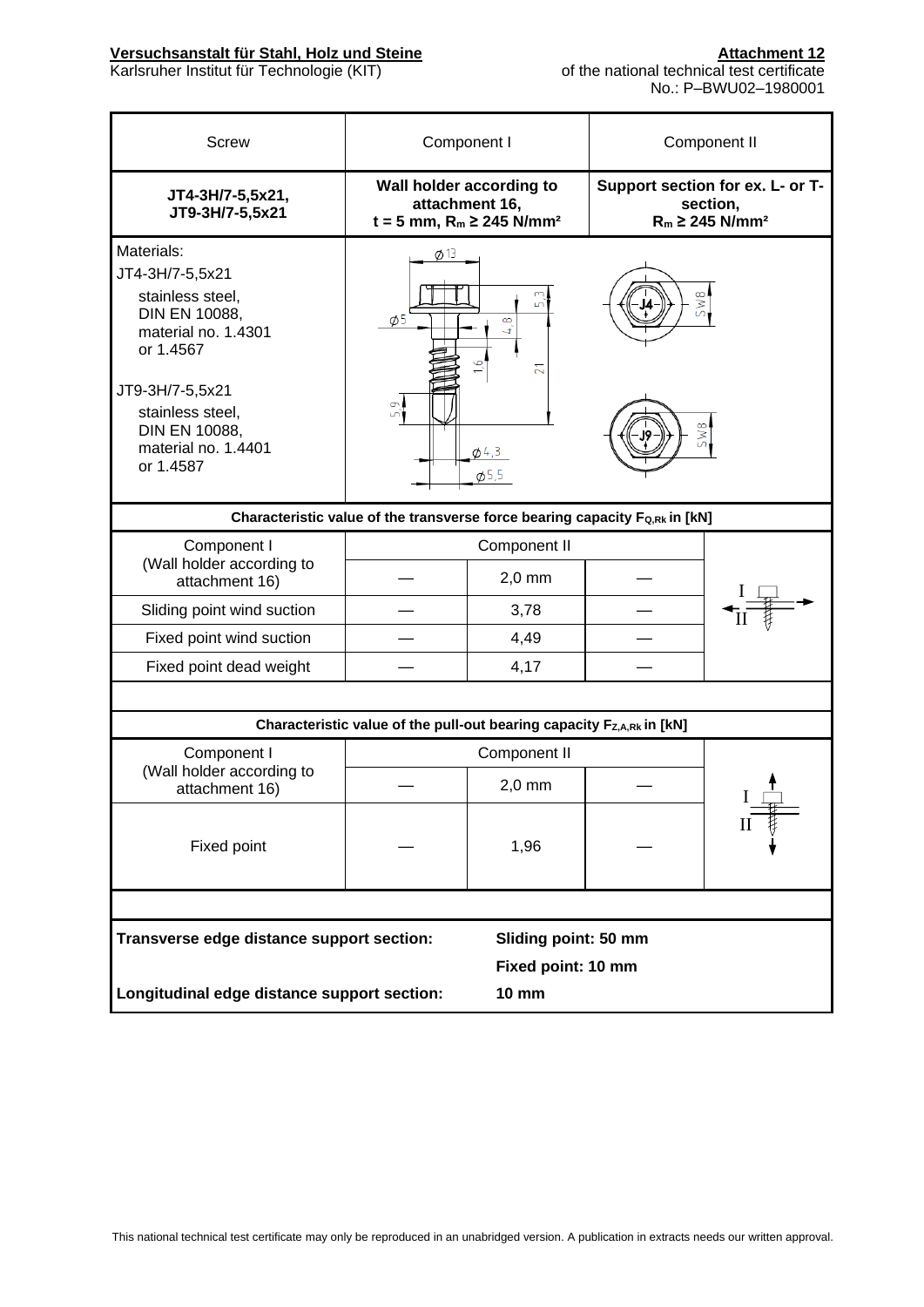| <b>Screw</b>                                                                | Component I                                                                                 |                      | Component II                                                                    |  |  |
|-----------------------------------------------------------------------------|---------------------------------------------------------------------------------------------|----------------------|---------------------------------------------------------------------------------|--|--|
| JT4-3H/5-5,5x19,<br>JT9-3H/5-5,5x19                                         | Wall holder according to<br>attachment 17,<br>$t = 1,5$ mm, $R_m \ge 550$ N/mm <sup>2</sup> |                      | Support section for ex. L- or T-<br>section,<br>$R_m \ge 190$ N/mm <sup>2</sup> |  |  |
| Materials:                                                                  | ω                                                                                           | Ø13                  |                                                                                 |  |  |
| JT4-3H/5-5,5x19                                                             | <b>ی</b>                                                                                    |                      |                                                                                 |  |  |
| stainless steel.<br>DIN EN 10088,<br>material no. 1.4301<br>or 1.4567       |                                                                                             | Ø5                   | SW <sub>8</sub>                                                                 |  |  |
| JT9-3H/5-5,5x19                                                             | $\frac{8}{2}$<br>$\circ$<br>$\frac{6}{5}$                                                   |                      |                                                                                 |  |  |
| stainless steel,<br>DIN EN 10088,<br>material no. 1.4401<br>or 1.4587       | 04.17<br>Ø4.3<br>Ø5.5                                                                       | $\frac{8}{1}$<br>의   | <b>SW<sub>9</sub></b><br>J9                                                     |  |  |
| Characteristic value of the transverse force bearing capacity Fo,Rk in [kN] |                                                                                             |                      |                                                                                 |  |  |
| Component I                                                                 |                                                                                             | Component II         |                                                                                 |  |  |
| (Wall holder according to<br>attachment 17)                                 | $1,6$ mm                                                                                    | $2,0$ mm             | $2,4$ mm                                                                        |  |  |
| Sliding point wind suction                                                  | 1,57                                                                                        | 1,59                 | 1,59                                                                            |  |  |
| Fixed point wind suction                                                    | 2,41                                                                                        | 2,45                 | 2,45                                                                            |  |  |
| Fixed point dead weight                                                     | 2,41                                                                                        | 2,45                 | 2,45                                                                            |  |  |
|                                                                             |                                                                                             |                      |                                                                                 |  |  |
|                                                                             | Characteristic value of the pull-out bearing capacity Fz,A,Rk in [kN]                       |                      |                                                                                 |  |  |
| Component I                                                                 |                                                                                             | Component II         |                                                                                 |  |  |
| (Wall holder according to<br>attachment 17)                                 | $1,6$ mm                                                                                    | $2,0$ mm             | $2,4$ mm                                                                        |  |  |
| Fixed point                                                                 | 1,06                                                                                        | 1,57                 | 1,57                                                                            |  |  |
|                                                                             |                                                                                             |                      |                                                                                 |  |  |
| Transverse edge distance support section:                                   |                                                                                             | Sliding point: 50 mm |                                                                                 |  |  |
|                                                                             | Fixed point: 10 mm                                                                          |                      |                                                                                 |  |  |
| Longitudinal edge distance support section:                                 |                                                                                             | <b>10 mm</b>         |                                                                                 |  |  |
|                                                                             |                                                                                             |                      |                                                                                 |  |  |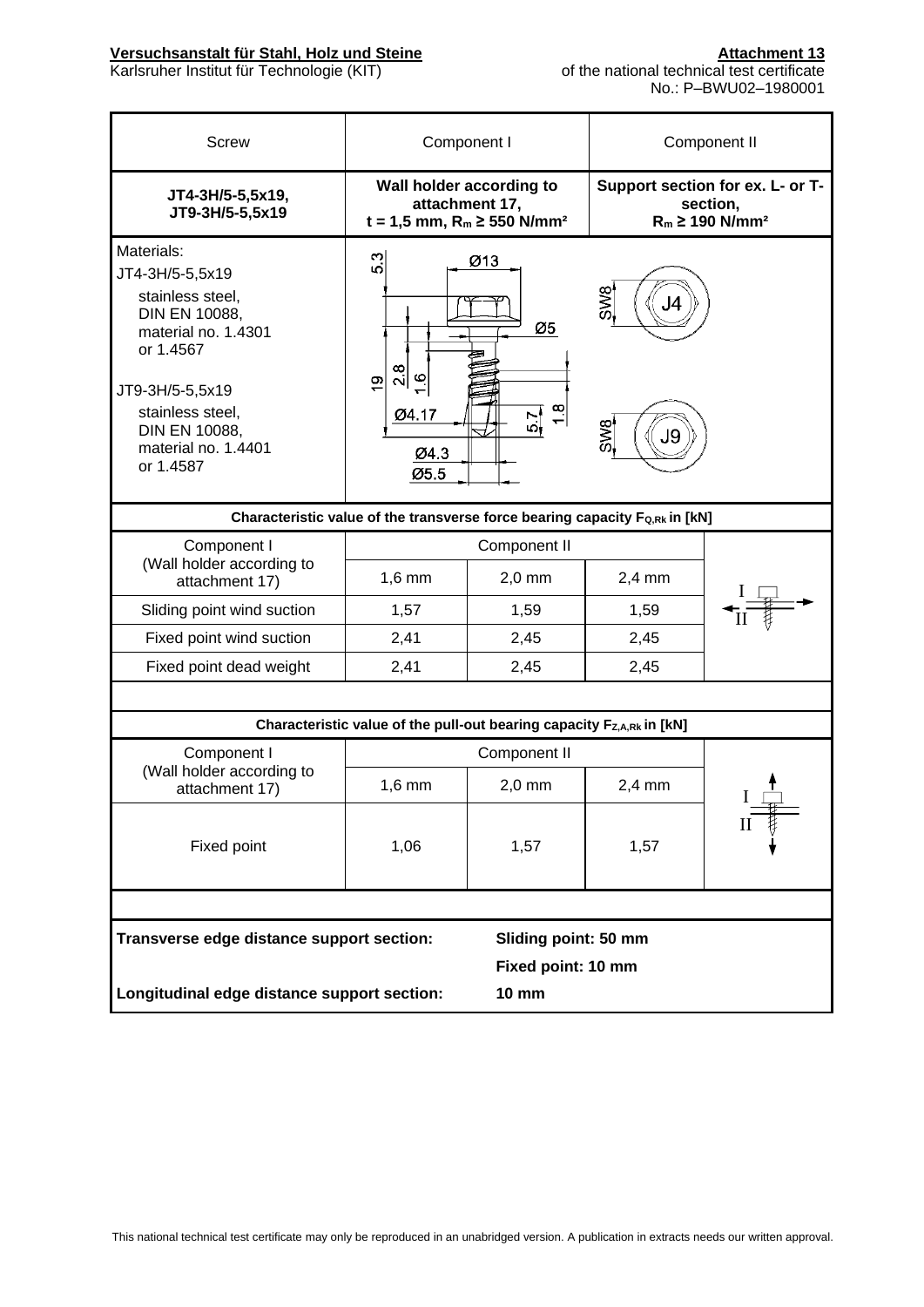| <b>Screw</b>                                                                                                                                                                                       | Component I                                                                                 |                                               | Component II                                                                    |  |  |
|----------------------------------------------------------------------------------------------------------------------------------------------------------------------------------------------------|---------------------------------------------------------------------------------------------|-----------------------------------------------|---------------------------------------------------------------------------------|--|--|
| JT4-3H/5-5,5x19,<br>JT9-3H/5-5,5x19                                                                                                                                                                | Wall holder according to<br>attachment 17,<br>$t = 1,5$ mm, $R_m \ge 550$ N/mm <sup>2</sup> |                                               | Support section for ex. L- or T-<br>section,<br>$R_m \ge 215$ N/mm <sup>2</sup> |  |  |
| Materials:<br>JT4-3H/5-5,5x19<br>stainless steel.<br>DIN EN 10088,<br>material no. 1.4301<br>or 1.4567<br>JT9-3H/5-5,5x19<br>stainless steel,<br>DIN EN 10088,<br>material no. 1.4401<br>or 1.4587 | 5.3<br>$\frac{8}{2}$<br>$\circ$<br><u>စု</u><br>Ø4.17<br>Ø4.3<br>Ø5.5                       | Ø13<br>Ø5<br>$\frac{8}{10}$<br>$\frac{57}{6}$ | <b>SW8</b><br><b>SW<sub>8</sub></b><br>J9                                       |  |  |
| Characteristic value of the transverse force bearing capacity Fo,Rk in [kN]                                                                                                                        |                                                                                             |                                               |                                                                                 |  |  |
| Component I                                                                                                                                                                                        |                                                                                             | Component II                                  |                                                                                 |  |  |
| (Wall holder according to<br>attachment 17)                                                                                                                                                        | $1,6$ mm                                                                                    | $2,0$ mm                                      | $2,4$ mm                                                                        |  |  |
| Sliding point wind suction                                                                                                                                                                         | 1,77                                                                                        | 1,79                                          | 1,79                                                                            |  |  |
| Fixed point wind suction                                                                                                                                                                           | 2,73                                                                                        | 2,77                                          | 2,77                                                                            |  |  |
| Fixed point dead weight                                                                                                                                                                            | 2,73                                                                                        | 2,77                                          | 2,77                                                                            |  |  |
|                                                                                                                                                                                                    |                                                                                             |                                               |                                                                                 |  |  |
|                                                                                                                                                                                                    | Characteristic value of the pull-out bearing capacity Fz,A,Rk in [kN]                       |                                               |                                                                                 |  |  |
| Component I                                                                                                                                                                                        |                                                                                             | Component II                                  |                                                                                 |  |  |
| (Wall holder according to<br>attachment 17)                                                                                                                                                        | $1,6$ mm                                                                                    | $2,0$ mm                                      | $2,4$ mm                                                                        |  |  |
| Fixed point                                                                                                                                                                                        | 1,20                                                                                        | 1,77                                          | 1,77                                                                            |  |  |
|                                                                                                                                                                                                    |                                                                                             |                                               |                                                                                 |  |  |
| Transverse edge distance support section:                                                                                                                                                          |                                                                                             | Sliding point: 50 mm                          |                                                                                 |  |  |
| Fixed point: 10 mm                                                                                                                                                                                 |                                                                                             |                                               |                                                                                 |  |  |
| Longitudinal edge distance support section:                                                                                                                                                        |                                                                                             | <b>10 mm</b>                                  |                                                                                 |  |  |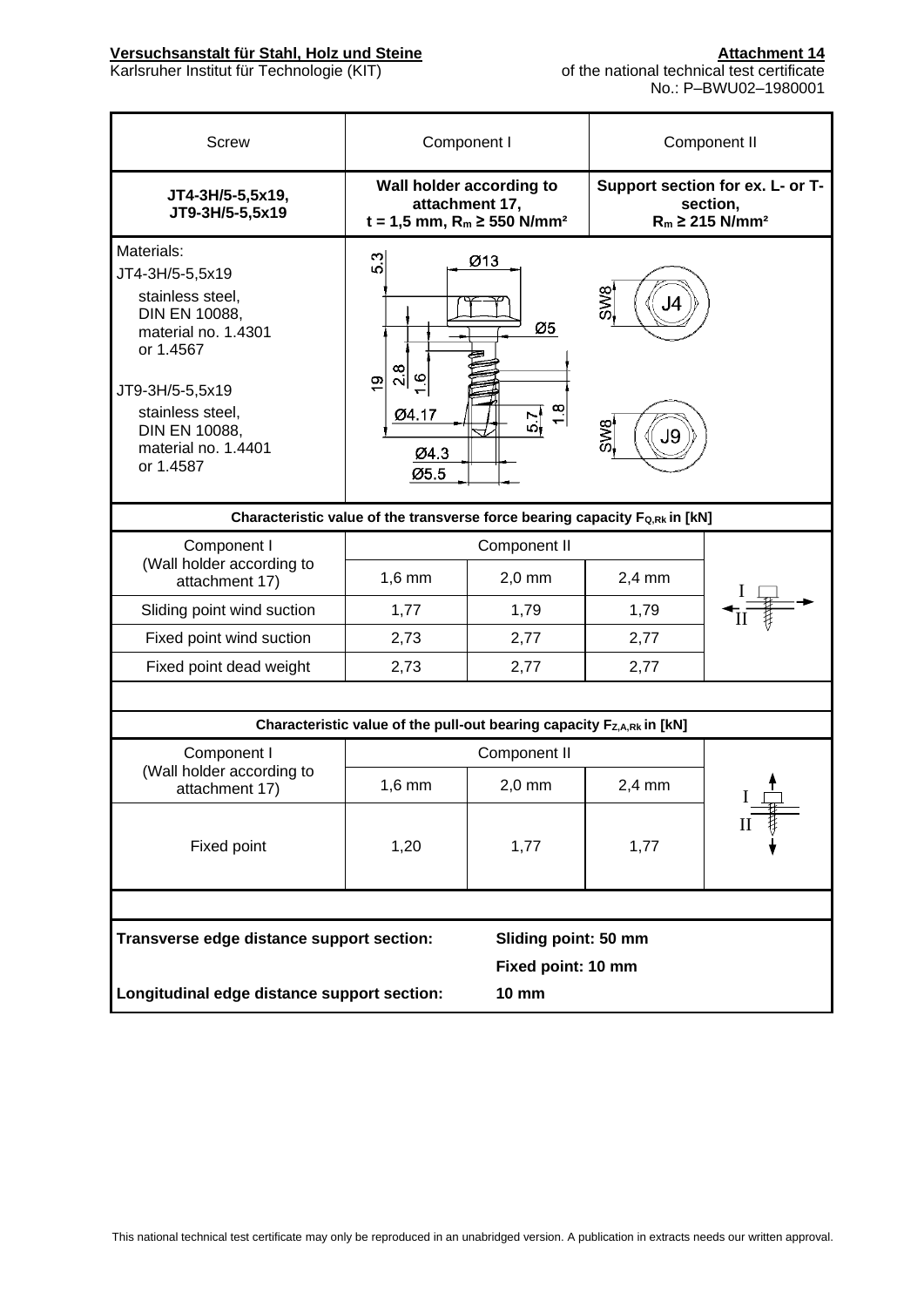| <b>Screw</b>                                                                                                                                                                                       | Component I                                                           |                                                                                             | Component II                                                                     |              |  |
|----------------------------------------------------------------------------------------------------------------------------------------------------------------------------------------------------|-----------------------------------------------------------------------|---------------------------------------------------------------------------------------------|----------------------------------------------------------------------------------|--------------|--|
| JT4-3H/5-5,5x19,<br>JT9-3H/5-5,5x19                                                                                                                                                                |                                                                       | Wall holder according to<br>attachment 17,<br>$t = 1,5$ mm, $R_m \ge 550$ N/mm <sup>2</sup> | Support section for ex. L- or T-<br>section,<br>$R_m \geq 245$ N/mm <sup>2</sup> |              |  |
| Materials:<br>JT4-3H/5-5,5x19<br>stainless steel,<br>DIN EN 10088,<br>material no. 1.4301<br>or 1.4567<br>JT9-3H/5-5,5x19<br>stainless steel,<br>DIN EN 10088,<br>material no. 1.4401<br>or 1.4587 | 5.3<br>$\frac{8}{2}$<br>$\circ$<br><u>ထု</u><br>Ø4.17<br>Ø4.3<br>Ø5.5 | Ø13<br>Ø5<br>1.8<br>$\frac{5}{7}$                                                           | <b>SW8</b><br>SW8<br>J9                                                          |              |  |
| Characteristic value of the transverse force bearing capacity Fo,Rk in [kN]                                                                                                                        |                                                                       |                                                                                             |                                                                                  |              |  |
| Component I                                                                                                                                                                                        | Component II                                                          |                                                                                             |                                                                                  |              |  |
| (Wall holder according to<br>attachment 17)                                                                                                                                                        | $1,6$ mm                                                              | $2,0$ mm                                                                                    | $2,4$ mm                                                                         |              |  |
| Sliding point wind suction                                                                                                                                                                         | 1,79                                                                  | 1,81                                                                                        | 1,81                                                                             |              |  |
| Fixed point wind suction                                                                                                                                                                           | 2,75                                                                  | 2,80                                                                                        | 2,80                                                                             |              |  |
| Fixed point dead weight                                                                                                                                                                            | 2,75                                                                  | 2,80                                                                                        | 2,80                                                                             |              |  |
|                                                                                                                                                                                                    |                                                                       |                                                                                             |                                                                                  |              |  |
|                                                                                                                                                                                                    | Characteristic value of the pull-out bearing capacity Fz,A,Rk in [kN] |                                                                                             |                                                                                  |              |  |
| Component I                                                                                                                                                                                        | Component II                                                          |                                                                                             |                                                                                  |              |  |
| (Wall holder according to<br>attachment 17)                                                                                                                                                        | $1,6$ mm                                                              | $2,0$ mm                                                                                    | $2,4$ mm                                                                         | $\mathbf{I}$ |  |
| Fixed point                                                                                                                                                                                        | 1,30                                                                  | 1,96                                                                                        | 1,96                                                                             |              |  |
|                                                                                                                                                                                                    |                                                                       |                                                                                             |                                                                                  |              |  |
|                                                                                                                                                                                                    | Transverse edge distance support section:<br>Sliding point: 50 mm     |                                                                                             |                                                                                  |              |  |
|                                                                                                                                                                                                    |                                                                       |                                                                                             | Fixed point: 10 mm                                                               |              |  |
| Longitudinal edge distance support section:                                                                                                                                                        |                                                                       | <b>10 mm</b>                                                                                |                                                                                  |              |  |
|                                                                                                                                                                                                    |                                                                       |                                                                                             |                                                                                  |              |  |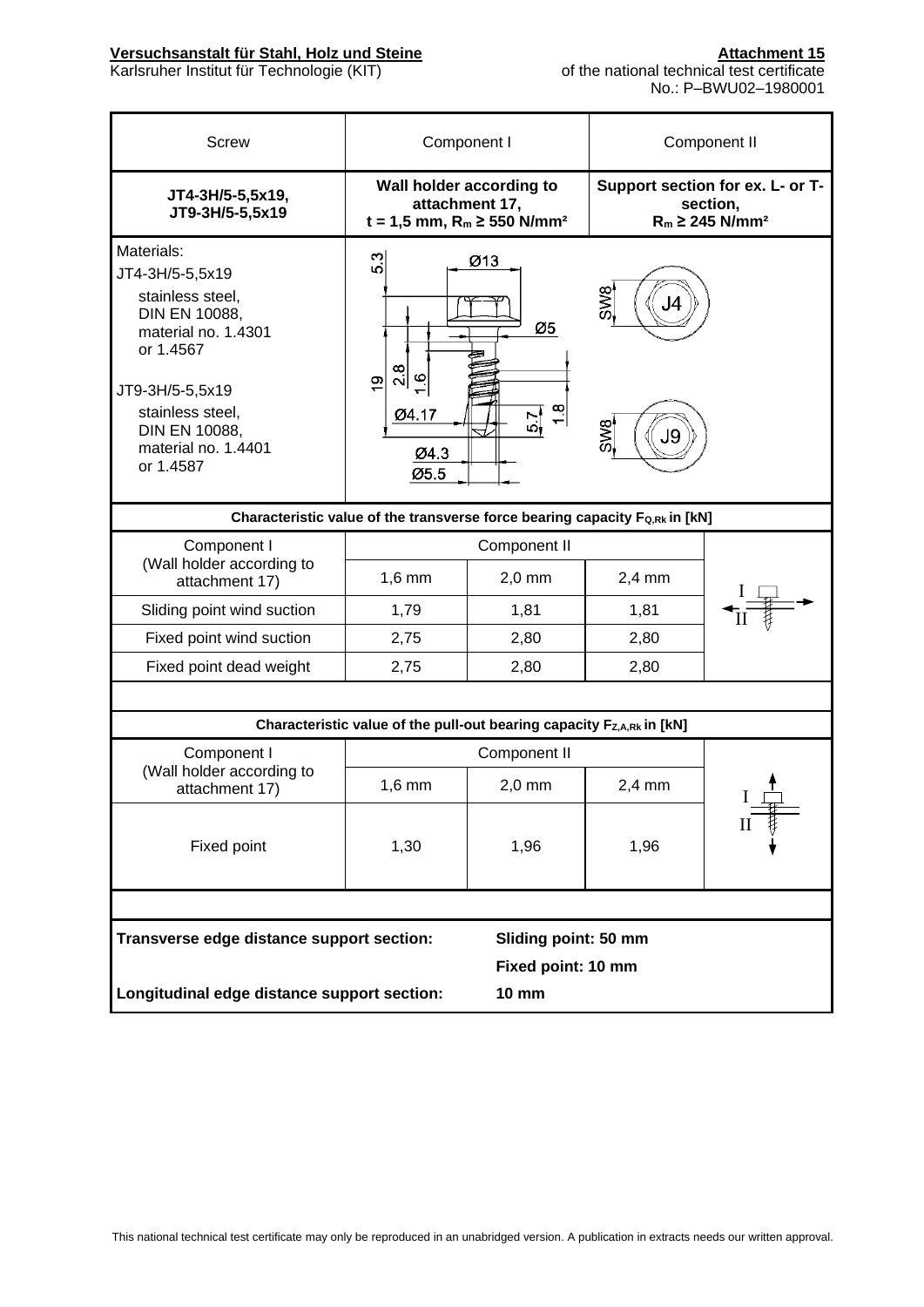#### **Versuchsanstalt für Stahl, Holz und Steine <b>Attachment 16** Attachment 16